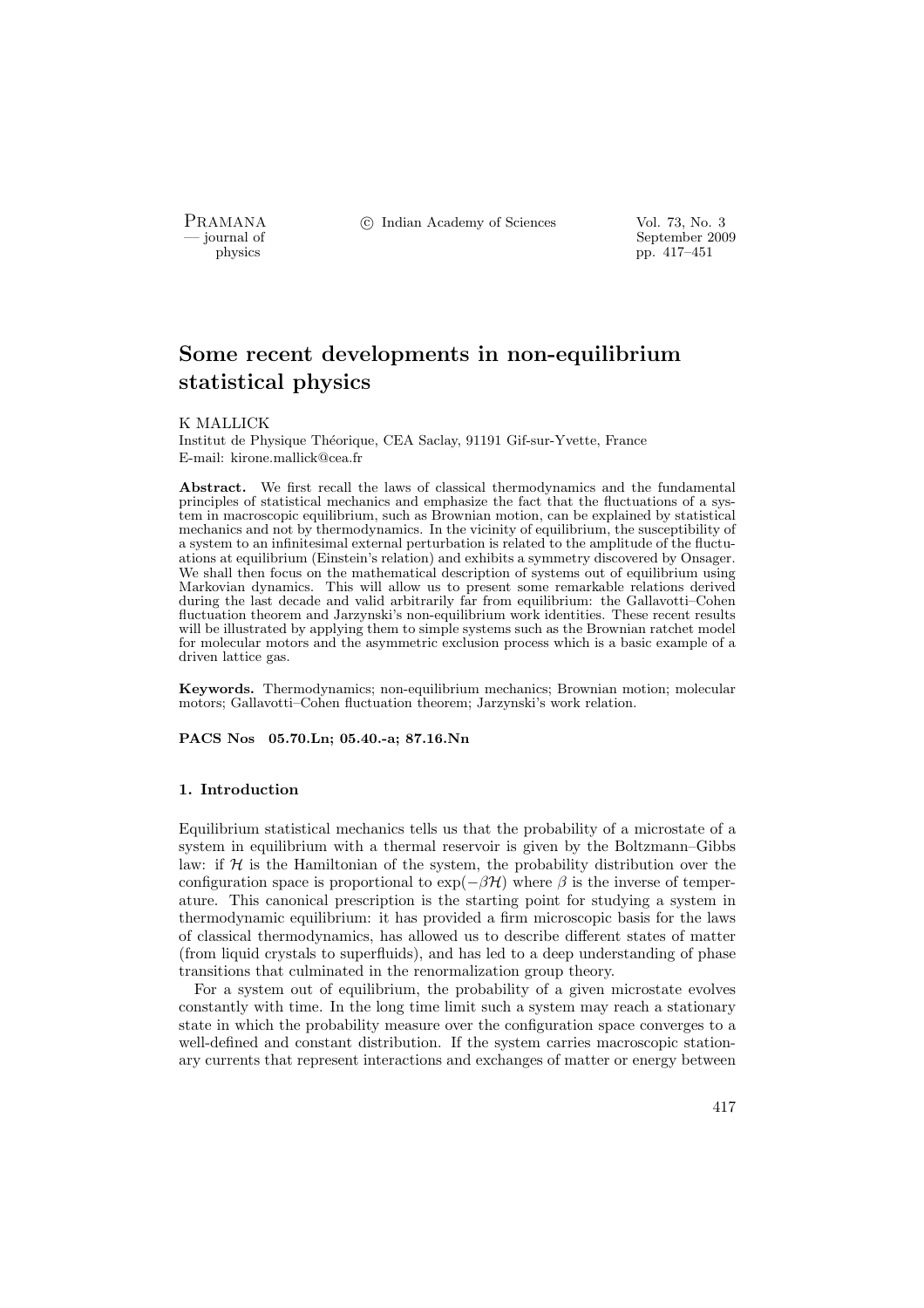internal parts of the system or with the external world, this stationary distribution is generically not given by the canonical Boltzmann–Gibbs law. At present, there exists no theory that can predict the stationary state of a system far from equilibrium from the knowledge of the microscopic interactions of its elementary constituents amongst themselves and with the environment, and from the set of dynamical rules that governs its evolution. The search for general features and laws of non-equilibrium statistical mechanics is indeed a central topic of the current research.

For systems close to thermodynamic equilibrium, linear response theory yields the fluctuation–dissipation relations and the Onsager reciprocity relations; but these relations are not satisfied far from equilibrium. However, recently, some general results, that remain valid for systems arbitrarily far from equilibrium, have been derived. In particular, two remarkable identities, the Gallavotti–Cohen fluctuation theorem and Jarzynski's work relation, have inspired many research works during the last decade.

The outline of this paper is as follows: In §2, we briefly review the principles of thermodynamics and discuss their statistical basis. We emphasize that thermodynamics considers average values and that fluctuations can be accounted for only by statistical mechanics. Near equilibrium, we give an example of the fluctuation– dissipation relation by discussing Einstein's formula for Brownian motion that allowed Jean Perrin to determine the Avogadro number. In §3, we describe the probabilistic approach to non-equilibrium dynamics by treating the case of Markovian systems. Two such processes of great importance are the random walk and stochastic dynamics. We outline the derivation of Einstein's formula by Langevin, who was the first to introduce a stochastic force in Newton's equation. We also explain that a fundamental relation satisfied by systems at thermodynamic equilibrium is the detailed balance. We review some basic properties of detailed balance, explain their connection to time-reversal invariance, hermiticity and to Onsager's reciprocity relations. In §4, we first discuss large deviation functions and apply this concept to the asymmetric exclusion process (ASEP), a simple driven lattice gas that plays the role of a paradigm in the field of non-equilibrium statistical physics. The example of ASEP allows us to illustrate a general connection between large deviations and cumulants of a probability distribution. We then present a generalization of detailed balance which holds for a large class of systems out of equilibrium. Thanks to the generalized detailed balance, we derive a version of the Gallavotti–Cohen fluctuation theorem. This theorem is applied to an elementary model of molecular motors and is shown to yield both Einstein's and Onsager's classical relations. We end this review by discussing Jarzynski's work theorem and some of its applications.

#### 2. Thermodynamics: A short review

Thermodynamics describes macroscopic properties of matter (solid, fluid, radiation etc.) in terms of a small number of macroscopic observables (such as pressure, volume, mass, temperature) assuming that these properties do not vary with time. The laws of thermodynamics allow us to derive some general relations amongst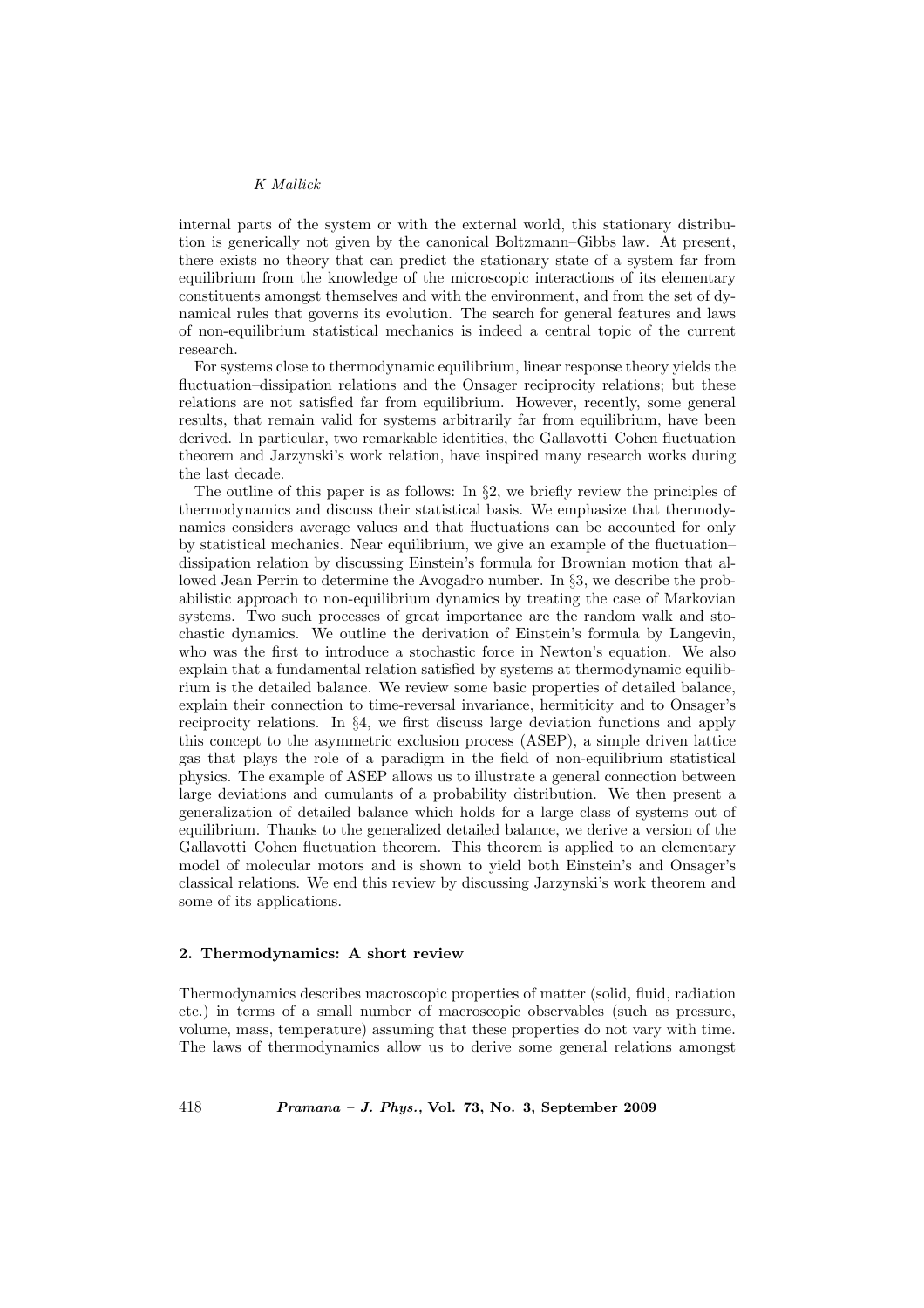these properties irrespective of the structure of matter at the atomic scale. Indeed, the two principles were established during 19th century before the dawn of atomic physics.

Thermodynamics can be viewed as the science of energy conversions. In order to establish a correct balance, two guiding principles must be respected:

(i) all forms of energy involved must be identified correctly and accounted for; (ii) different forms of energy are not equivalent. Some energy conversions are free of

cost while others come with a fee and need compensation (according to Clausius). Thermodynamics is one of the most elegant branches of physics, but it is also notoriously difficult. This feature has been perfectly emphasized by Onsager: "As in other kinds of bookkeeping, the trickiest questions that arise in the application of thermodynamics deal with the proper identification and classification of the entries; the arithmetics is straightforward" (Onsager, 1967).

# 2.1 The two principles of thermodynamics

We shall start by reviewing some elementary conversion problems. The simplest example is the conversion of mechanical energy into different forms (kinetic and potential); a ball that falls from a height h reaches the ground with velocity  $v^2 = 2gh$ where  $g \sim 9.8 \text{ m/s}^2$  is the acceleration due to gravity. This is the content of the celebrated experiments that Galileo is said to have performed from Pisa's leaning tower (see figure 1). In this elementary calculation, the friction of air has been neglected: this conversion of potential energy into kinetic energy occurs without a fee (conservation of the total mechanical energy). The free fall of a body can also be used to perform a work  $W$  (e.g. by attaching it to a pulley), the value of which is given by

$$
\mathcal{W} = \mathcal{E}_{\text{initial}} - \mathcal{E}_{\text{final}} = -\Delta \mathcal{E} = mgh \,, \tag{1}
$$

where  $\mathcal E$  represents the potential energy.

# Exercises:

1. What is the order of magnitude of the maximal height that a pole-vaulter can jump? Recall that the highest speed a human being can reach is roughly 10 m/s.



Figure 1. The legendary experiment of Galileo in Pisa and its schematic representation.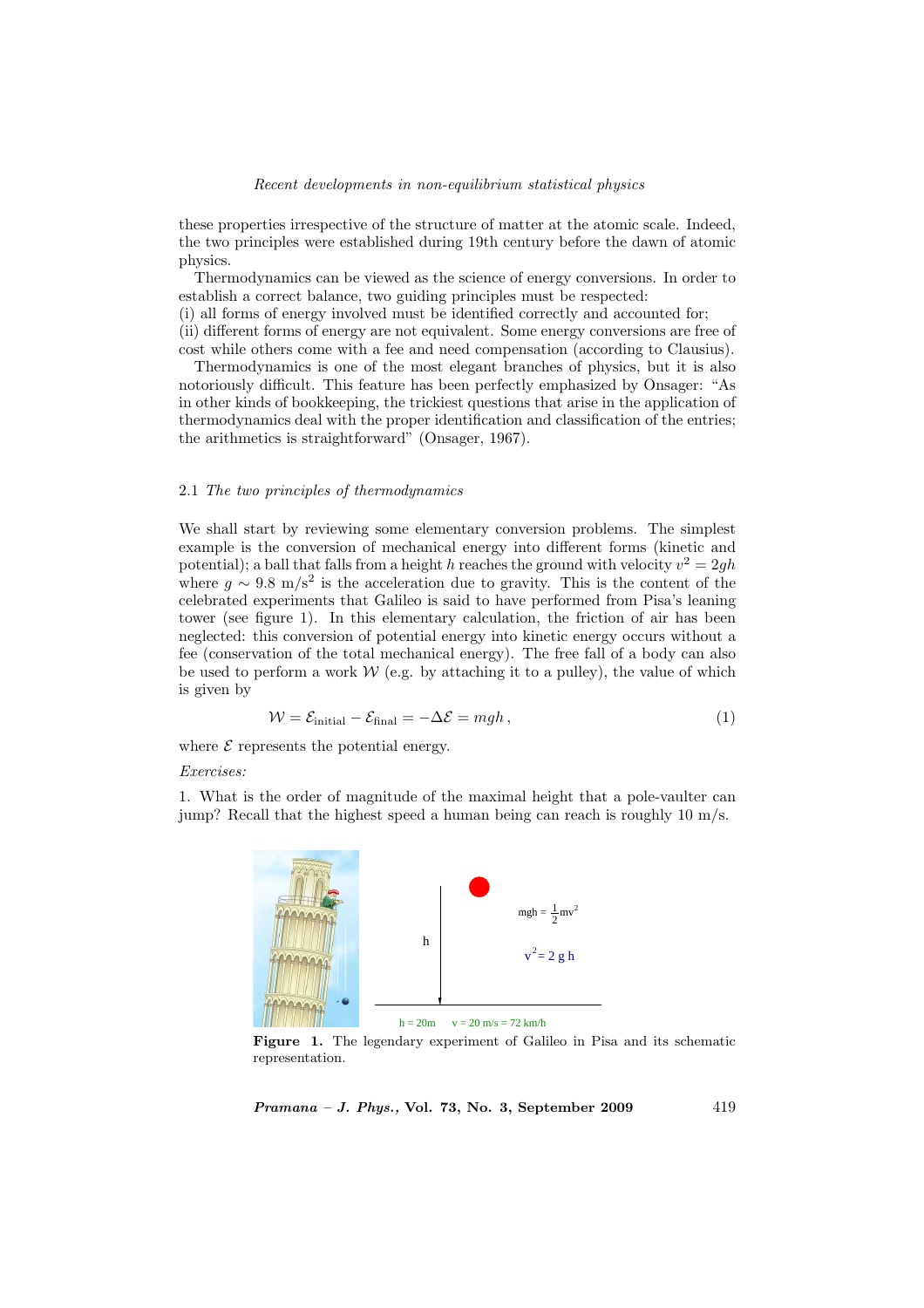

Figure 2. The two-spheres puzzle.

2. Describe the cyclic energy conversions in a pendulum. Draw the curves for potential energy and kinetic energy with respect to time.

The above processes are assumed to be free of dissipation and can be described in purely mechanical terms. In particular, they are perfectly reversible with time: for example, the motion of a pendulum clock allows us to measure time by slicing it into periods of constant duration but it does not tell us what the direction of time is: a movie displaying the oscillations of a dissipation-less pendulum can be run backwards in time without anybody noticing it.

In reality, some dissipation is always present: a ball bouncing on the ground looses energy at each shock and stops after a few bounces. Of course, energy as a whole is conserved because heat is evolved. This is the content of the First Principle of Thermodynamics: Heat must be taken into account when doing energy bookkeeping. The work of James Joule established that work and heat are two ways of exchanging energy between a system and its environment. This lead to the First Principle of Thermodynamics:

$$
\Delta E = W + Q
$$
 (The energy of the Universe is constant). (2)

The energy  $E$  in this equation is now the total internal energy of the system.

#### Exercise:

Energy balance problems can sometimes be rather subtle. Consider two perfectly identical spheres at the same temperature and made of the same material (figure 2). One sphere lies on the ground whereas the other is hanging, attached by a rigid thread. The same quantity of heat  $Q$  is given to each sphere. Which sphere will be hotter? (we suppose that there is no heat transfer from a sphere to its environment, i.e., ground, air, thread etc.).

When dissipation is present, time-reversibility at macroscopic scale is lost. Projecting the movie of a ball bouncing on the ground backwards in time would display an impossible process: the ball would appear to bounce spontaneously higher and higher by absorbing heat from the ground. Such a process satisfies the first law of thermodynamics but would clearly never happen in reality.

In short, some processes are possible whereas others are not. It can be a very difficult task to detect the hidden flaw in some highly involved mechanisms. How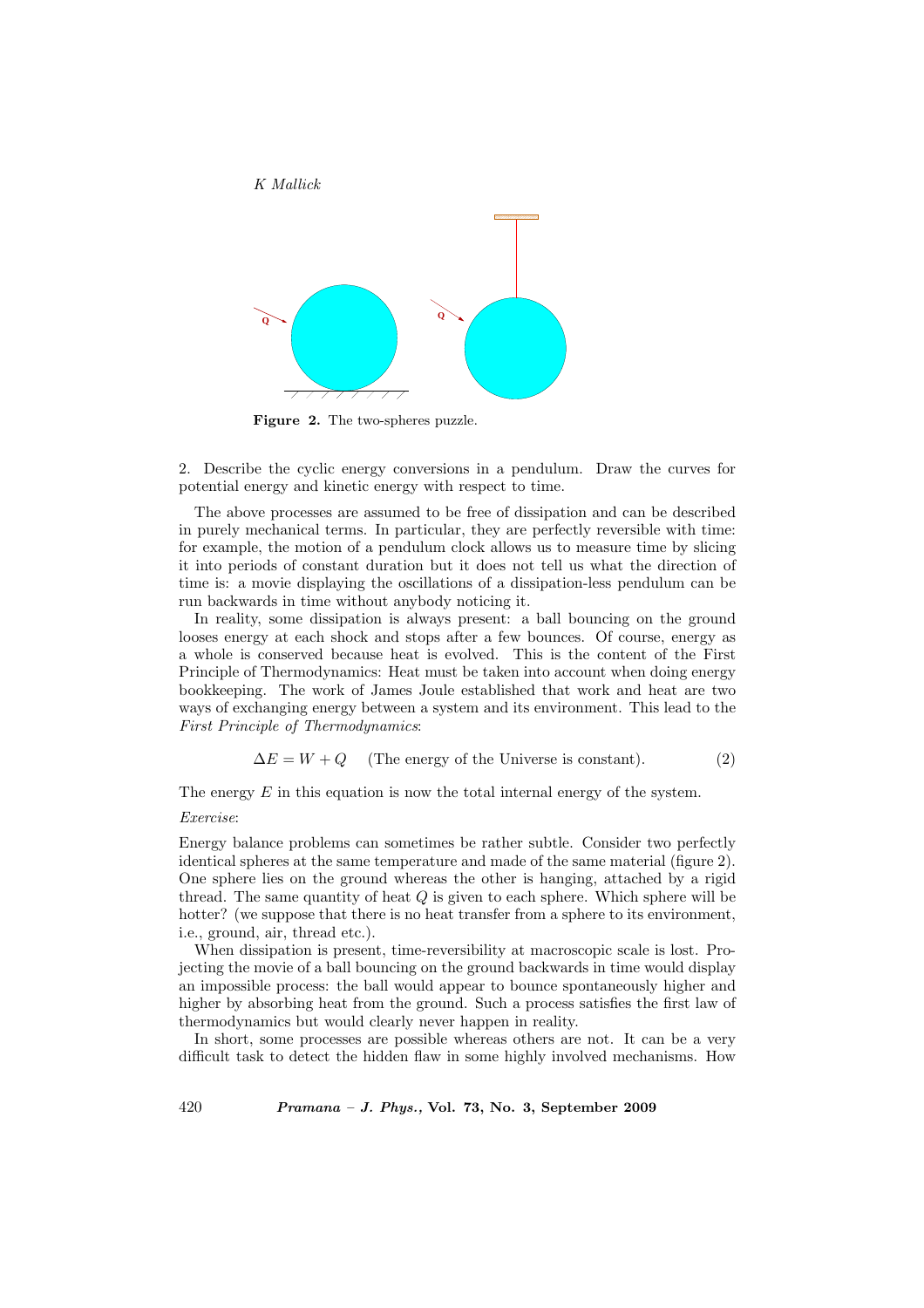Recent developments in non-equilibrium statistical physics



Figure 3. Sadi Carnot (1796–1832).

can one discriminate between possible and impossible processes? The solution to this problem is provided by the Second Law of Thermodynamics, elaborated by Carnot (1824) (figure 3), Clausius (1850) and Kelvin (1851). Two classical formulations of the second principle are [1]:

- Clausius formulation: No process is possible whose **sole** result is the transfer of heat from a cooler body to a hotter body.
- Kelvin–Planck formulation: No process is possible whose sole result is the absorption of heat from a reservoir and the conversion of that heat into work.

The Clausius and the Kelvin–Planck formulations present two elementary, universal, archetypical forbidden processes. These two statements can be shown to be equivalent and they cover all possible cases; they provide answer to the problem of deciding whether a given process is possible or not: by suitable couplings and mappings, an impossible process can always be transformed into a 'machine' that violates Kelvin–Planck's or Clausius' statement. At this stage, thermodynamics acquires a logical beauty akin to that of classical geometry. This elegant structure is perfectly demonstrated in the classical books of Fermi [2], Pippard [3] and in the recent textbook of Don Lemons [4].

The second principle was put on a quantitative basis by Clausius who introduced, in 1851, the entropy state function which measures the degree of irreversibility of a process. This is expressed by Clausius' inequality, which becomes an equality if and only if the process is reversible

$$
S_2 - S_1 \ge \int_{1 \to 2} \frac{\partial Q}{T}.\tag{3}
$$

A consequence of this inequality, when applied to the Universe considered as a whole, is that the entropy of the Universe is increasing. The Clausius or Kelvin– Planck statements of the second law can be reformulated in a more formal way: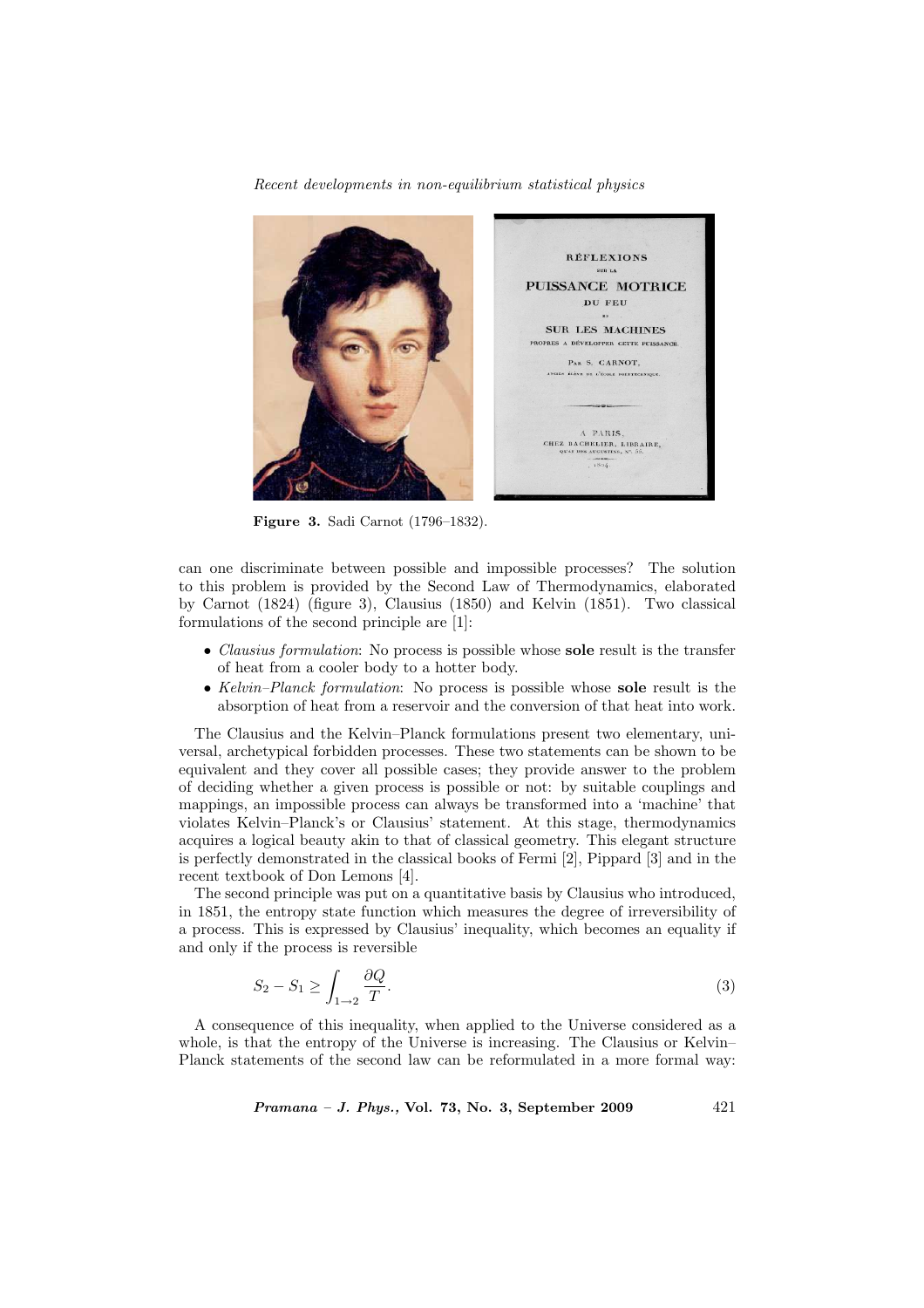

Figure 4. An illustration of the maximum work relation on a simple piston– gas system.

any process that would result in a decrease of the entropy of an isolated system is impossible.

Although energy is a familiar concept that plays a prominent role in many processes, one should never forget entropy that secretly drives many phenomena observed in daily life, for example the melting of ice. Ultimately, thermodynamic effects are due to the interplay of energy and entropy: A thermal system seeks to minimize its energy while maximizing its entropy at the same time. The subtle balance between these two state functions is encoded in the free energy  $F$  that plays a fundamental role in statistical physics:

$$
F = E - TS.\tag{4}
$$

The interpretation of free energy as maximum available work is classical. Consider a system that evolves from a state A to a state B, both at a temperature  $T$ equal to that of the environment (see figure 4 as an example). Suppose that the system exchanges heat only with its environment. Then, the decrease of free energy represents the maximum available work at the given temperature T:

$$
\mathcal{W}_{\text{Avail}} \le F_{\text{initial}} - F_{\text{final}} = -\Delta F. \tag{5}
$$

The equality is valid when the process is reversible. Comparing with eq. (1) which is purely mechanical (with no heat transfer) we observe that the role of potential energy is now played by the thermodynamic potential  $F$ , and that the equality is replaced by an inequality because of dissipative effects.

Equivalently, the work  $W$  we perform on the system is the opposite of the work  $\mathcal{W}_{\text{Avail}}$  available from the system. Thus, we have

$$
W \ge F_{\rm B} - F_{\rm A} = \Delta F. \tag{6}
$$

Here again the equality occurs only for reversible processes. In general, because of irreversibility, we have to perform a work  $W$  that is strictly greater than the freeenergy variation. However, in the last section of this review, we shall explain that there exists an exact identity, known as Jarzynski's relation, which is valid for both reversible and irreversible processes. The classic inequality (6) is a consequence of Jarzynski's relation.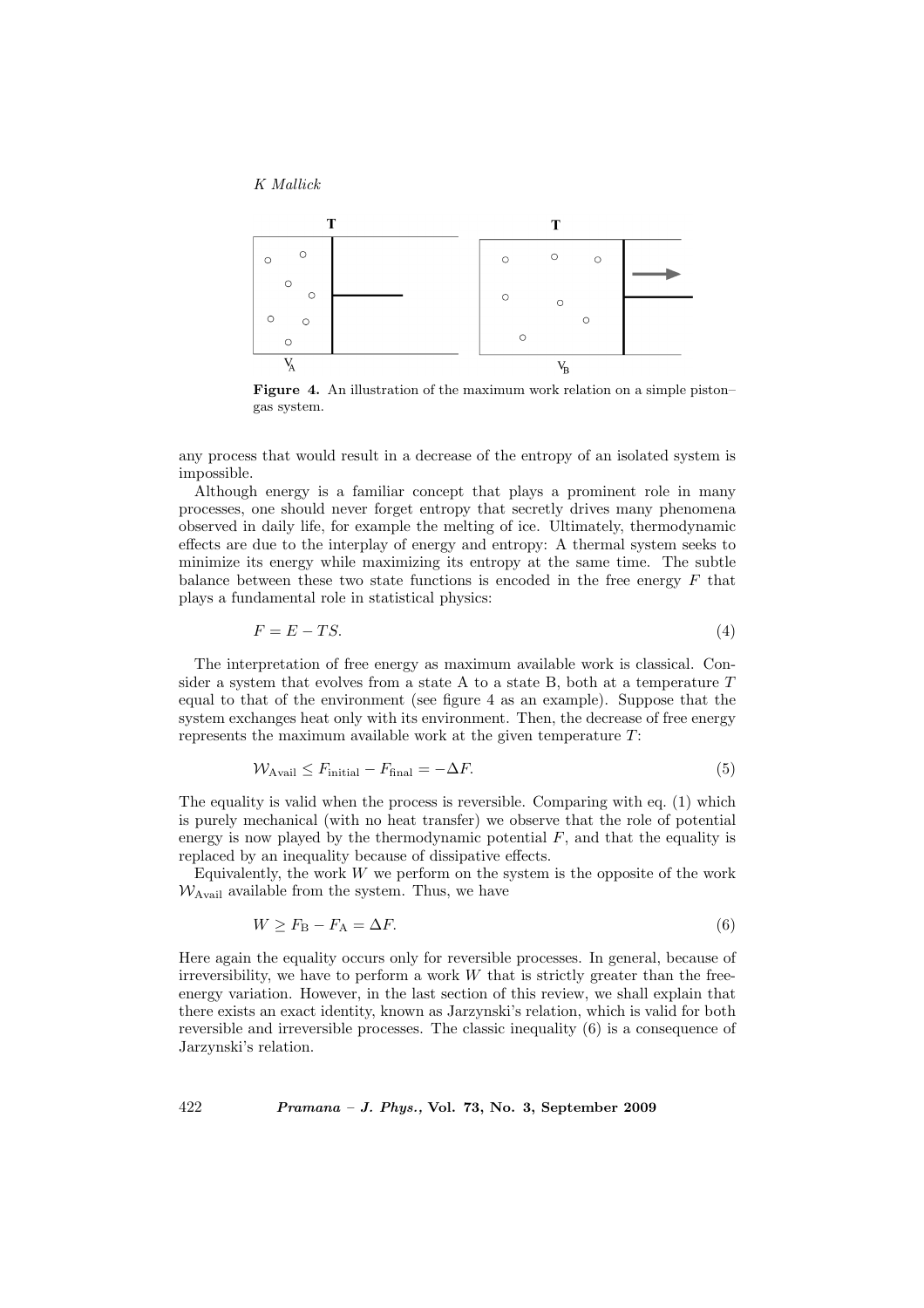## 2.2 Molecular theory of heat and the framework of statistical mechanics

The works of Maxwell, Boltzmann and Gibbs have led to a statistical interpretation of entropy and to the foundations of statistical mechanics which encompasses classical thermodynamics and provides its microscopic basis.

The phase space of a macroscopic system that contains typically  $10^{23}$  molecules is huge. Our senses and our measurement devices are sensitive only to a few global and averaged properties. In fact, at the microscopic scale, a system, even at equilibrium, evolves continuously from one microstate to another but most of the time these different microstates are perceived by us as being the same macroscopic state. We have indeed access only to extremely coarse-grained sense-data and a tremendous number of microstates are compatible with this data. Thus, coarse-graining from the microscale to the macroscale implies a huge loss of information: entropy quantifies this fact.

More precisely, consider an isolated system of macroscopic volume  $V$  with total energy  $E$ . We suppose that all microscopic states of the system having energy  $E$  are equiprobable: this assumption, known as the 'microcanonical probability ensemble' is a foundation-stone of statistical mechanics. (This can be proved rigorously for systems that display sufficiently strong ergodicity.) The thermodynamic entropy S of a microcanonical system enumerates the total number of such microscopic states. If  $\Omega(E, V)$  represents this total number, then the celebrated Boltzmann formula (figure 5) reads

$$
S = k \log \Omega, \quad \text{with } k \simeq 1.38 \times 10^{-23}.
$$
 (7)

The determination of entropy is fundamentally a counting, combinatorial problem. Of course, there are many refinements to be studied in a course in statistical mechanics (see e.g. [5]). In particular, for a system at a given temperature  $T$  (i.e. a system in contact with a thermal reservoir at temperature  $T$ ), the probability of observing a microscopic configuration C of energy  $E(C)$  is given by the Boltzmann– Gibbs canonical law:

$$
P_{\text{eq}}(\mathcal{C}) = \frac{e^{-E(\mathcal{C})/kT}}{Z}.
$$
\n(8)

The partition function Z (Zustandsumme) which insures that all probabilities sum up to 1 (normalization) is given by

$$
Z = \sum_{\mathcal{C}} e^{-E(\mathcal{C})/k} = \sum_{E} \Omega(E) e^{-E/k}.
$$
\n(9)

The canonical law, which implies a probabilistic description of the microscopic structure of a thermal system, can be deduced logically from Boltzmann's formula [5]. The framework of statistical mechanics is laid out by the following relation, deduced from eqs  $(4)$ ,  $(7)-(9)$  and which links the free energy with the partition function:

$$
F = -kT \log Z. \tag{10}
$$

$$
Pramana - J. Phys., Vol. 73, No. 3, September 2009 \t\t\t\t\t\t 423
$$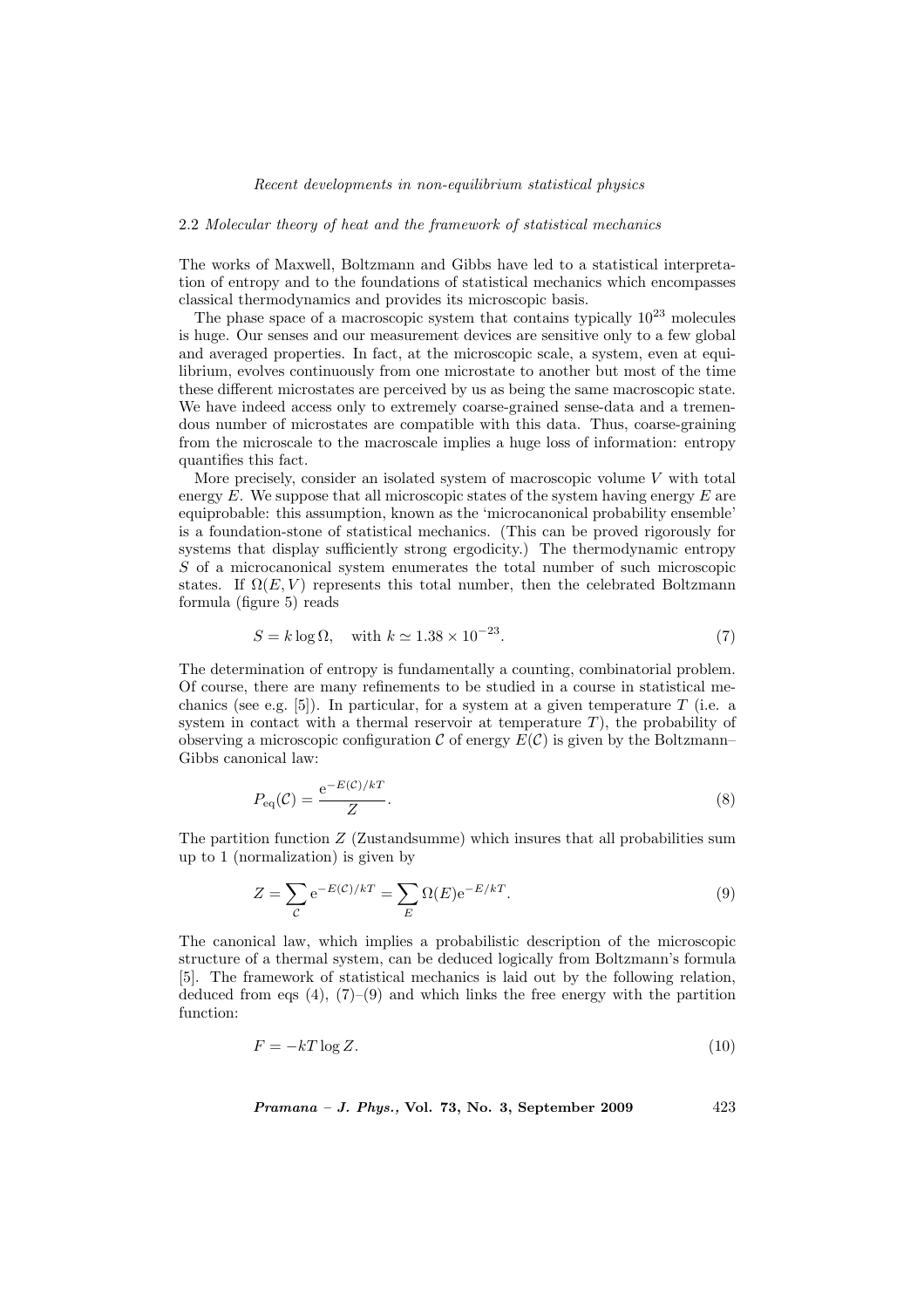

Figure 5. Ludwig Boltzmann (1844–1906). The celebrated formula for the entropy is written on Boltzmann's grave in Vienna.

Similarly, the probabilistic expression of the entropy for a system at temperature  $T$  is given by

$$
S = -k \sum_{\mathcal{C}} P_{\text{eq}}(\mathcal{C}) \log P_{\text{eq}}(\mathcal{C}). \tag{11}
$$

The precise logical order under which statistical mechanics is presented depends on the books and the lecturer's tastes. Some relations can be taken as fundamental and others as mathematical consequences or vice-versa. The important fact is that statistical mechanics gives us a systematic procedure to analyse systems at thermal equilibrium:

- Describe the microstates of the system and find a suitable microscopic Hamiltonian.
- Calculate  $Z$  and deduce the free energy  $F$ .
- Derive from  $F$  the thermodynamic properties of the system such as its phase diagram.

Of course, applying this well-defined program to a given problem can be incredibly difficult. Nobody knows how to calculate  $Z$  for the three-dimensional Ising model.

# 2.3 Near equilibrium: Brownian motion and linear response

Equilibrium is a dynamical concept: a system in thermal equilibrium keeps on evolving from one microstate to another even if it appears to our imperfect senses to remain in the same macrostate. Thermodynamics deals only with averaged values: it cannot account for microscopic fluctuations. Though these fluctuations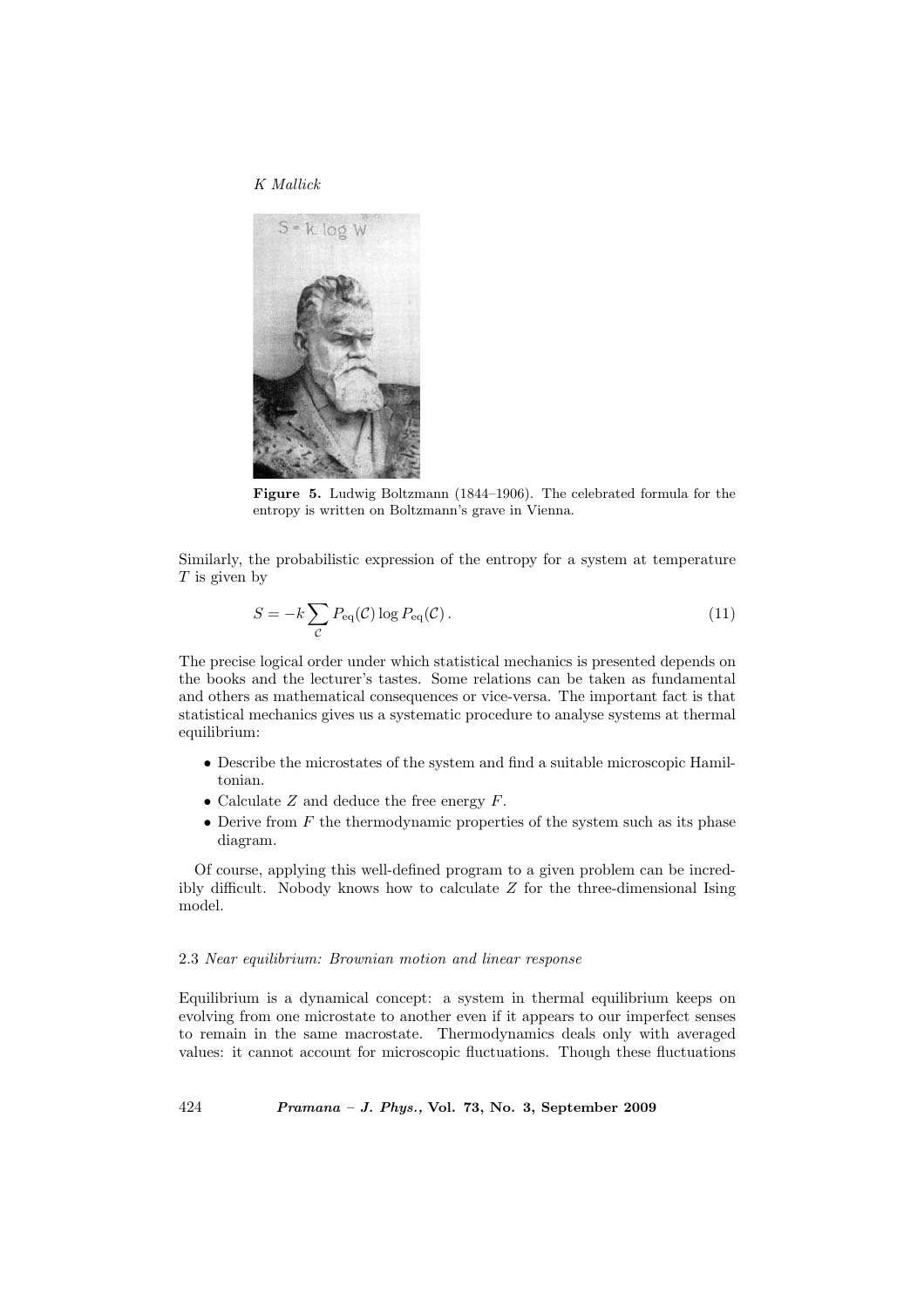

Figure 6. Robert Brown (1773–1858) and a sketch of Brownian motion.

are usually very minute (of relative order of  $10^{-11}$  for a system containing one mole of matter) they can be detected either by using measuring devices which are becoming finer and finer or by studying very small systems. Statistical mechanics allows us to calculate the probability distributions of observables (and not only their averages) and perfectly describes the thermal fluctuations.

The paradigm for thermal fluctuations is Brownian motion discovered by Robert Brown (figure 6) who observed through a microscope, the perpetual, restless, giggling of a pollen grain in water. This phenomenon is the signature, at our scale, of the granular, discontinuous, structure of matter. It is the experimental footprint of the existence of atoms.

The theory of Brownian motion was elaborated by Albert Einstein, in 1905. The Brownian particle (for example, a grain of pollen) is restlessly shaken by random shocks with the molecules of water. Because of these shocks, the pollen grain undergoes an erratic motion and diffuses with time around its original position: although the average position of the Brownian particle does not change with time (just because of the isotropy of space) the quadratic average (i.e., the variance) of the position grows linearly with time:

$$
\langle X^2(t) \rangle = 2Dt. \tag{12}
$$

For a spherical particle of radius a, immersed in a liquid of viscosity  $\eta$  at (absolute) temperature  $T$ , the diffusion constant  $D$  is, given according to Einstein, by

$$
D = \frac{RT}{6\pi\eta a N},\tag{13}
$$

where  $\mathcal{N} \simeq 6.02 \times 10^{23}$  is the Avogadro number and  $R \simeq 8.31 \text{ J} \cdot \text{K}^{-1}$  is the perfect gas constant. This formula is extraordinary in the sense that it relates observables D, T,  $\eta$  and a, which are all macroscopic to the number N of atoms in a mole of matter. This relation allowed Jean Perrin to weigh experimentally an atom of hydrogen (as he himself stated in his book 'The Atoms'); indeed  $1/N$  is roughly equal to the mass of one atom of hydrogen in grams. In his experiments, Perrin used small latex spheres with  $a \sim 0.1 \mu m$ , immersed in water  $(\eta = 10^{-3} \text{ kg}^{-1} \text{ s}^{-1})$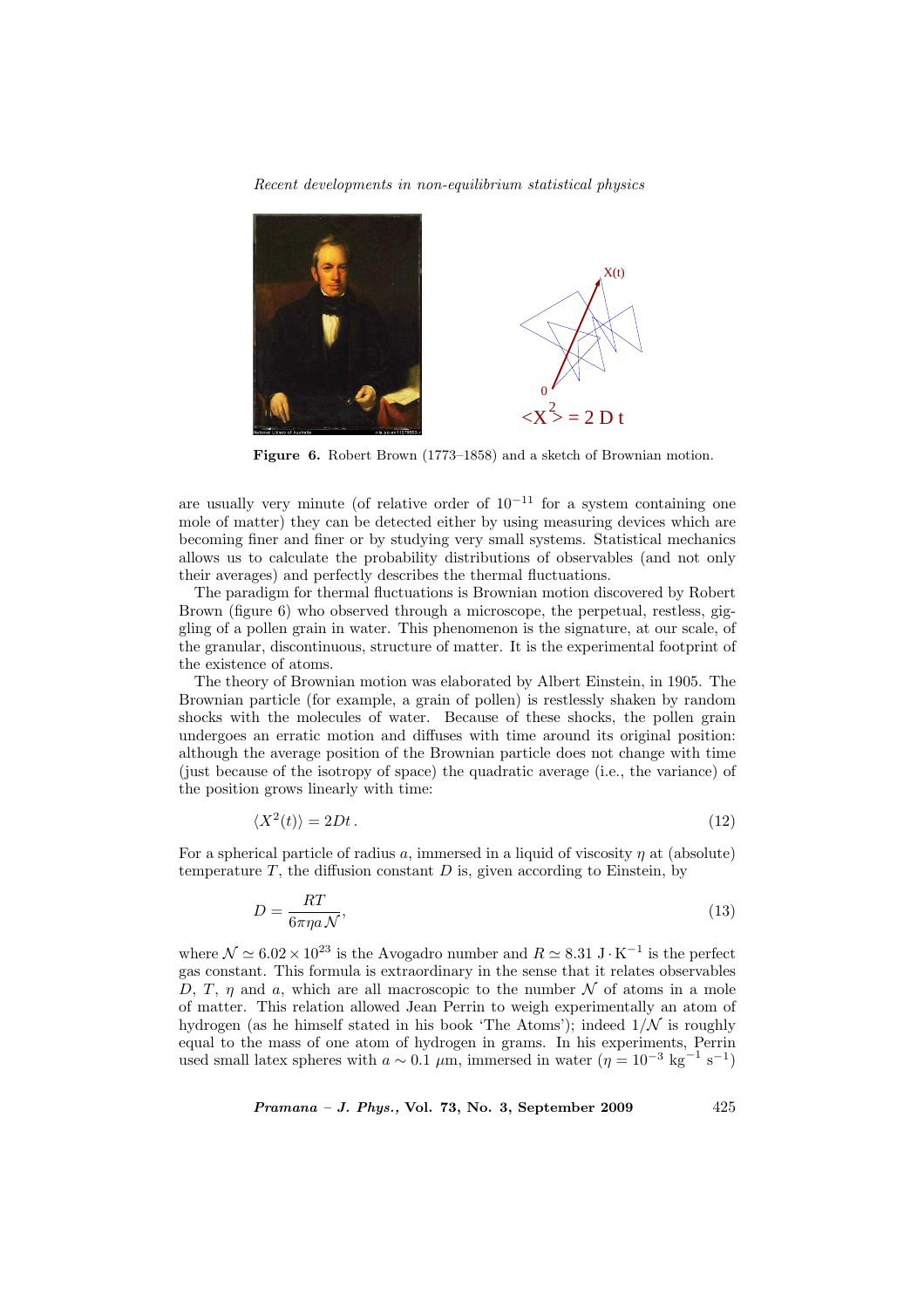at temperature  $T = 300$  K. The typical value of D is then  $10^{-12}$  m<sup>2</sup>/s, i.e., the Brownian particles diffuse about one micrometre in one second. All these values, though not strictly macroscopic, were observable with an optical microscope at the beginning of the twentieth century and are much larger than the atomic scale. The theory of Brownian motion and its experimental verification established beyond any doubt the existence of atoms, considered previously to be a mere hypothesis.

Einstein's formula (13) can be interpreted as the simplest manifestation of the fluctuation–dissipation relation: consider that the pollen grain of size  $a$ , immersed in water, is subjected to a small drag force  $f_{\text{ext}}$  (suppose for example that it is being pulled by an external operator). Because of this force, the pollen acquires a velocity v, and is subjected to a frictional force  $-\gamma v$  because of the viscosity  $\eta$ of the surrounding water. The friction coefficient  $\gamma$  was calculated by Stokes at linear order in the velocity and it is given by  $\gamma = 6\pi\eta a$  (assuming the pollen to be a perfect sphere). Balancing the drag force with the frictional force leads to the limiting speed:

$$
v_{\infty} = \sigma f_{\text{ext}} \quad \text{with } \sigma = \frac{1}{6\pi\eta a} \,. \tag{14}
$$

The susceptibility  $\sigma$  measures the linear response to the external drive  $f_{\text{ext}}$ . Using this concept of susceptibility, Einstein's relation can be rewritten as

$$
D = kT\sigma,\tag{15}
$$

where  $k = R/N$  is the Boltzmann's constant. In other words, fluctuations at equilibrium, quantified by D, are proportional to the susceptibility  $\sigma$  which quantifies the linear response to a small external perturbation that drives the system out of equilibrium. This relation

# Susceptibility (linear response)  $\propto$  Equilibrium fluctuations

can be further generalized to the dynamic response of a system to a small timevarying external drive (this is known as Kubo formula).

There are many good books and articles on Brownian motion and linear response. Some useful references are [5–8].

### 2.4 Feynman's ratchet and pawl

One reason why Brownian motion was so troublesome to the 19th century physicists was (apart from the fact that they could not find a suitable explanation for it) that the pollen grain was undergoing a kind of perpetual motion even while remaining in contact with a single heat source (the water bath). Moreover, one could conceive a Gedanken experiment in which this perpetual motion could be coupled to a mechanical rectifier such as a wheel allowed to rotate only in one direction. Thus, when the Brownian particle would move in one direction, say eastwards, the wheel would rotate whereas it would stay still if the particle moved westwards. This is in essence the celebrated ratchet and pawl model discussed by Feynman in Chap. 46 of his Lectures on Physics, Volume 1 [9]. Thus, the second principle would be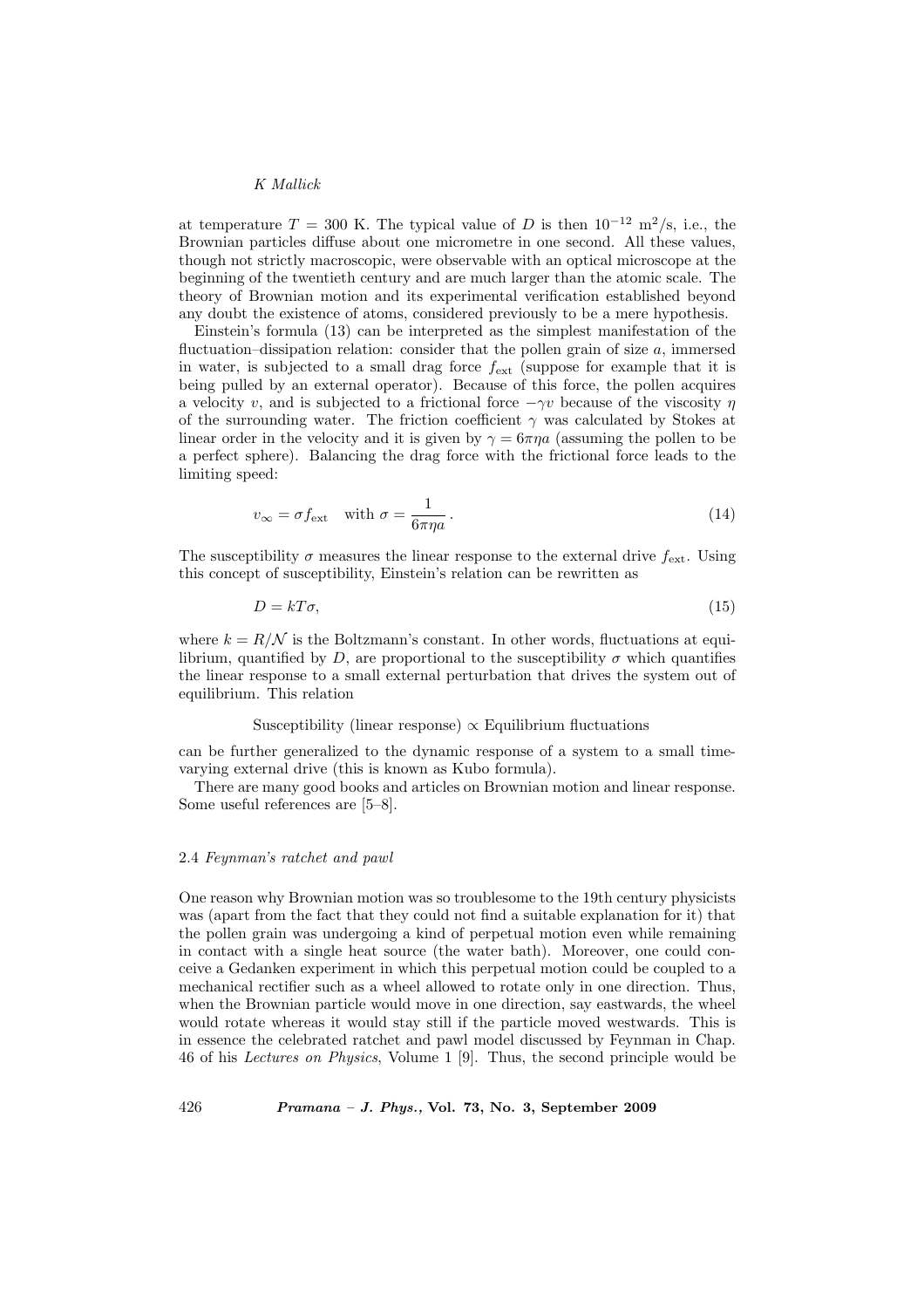in trouble because this rectified motion of the wheel could be used to extract some work from a single heat source.

In order for the pollen grain to cause rotation of the wheel in the Gedanken experiment at a perceptible rate, this wheel must be very small. However, all bodies are subjected to thermal fluctuations which typically are inversely proportional to their size. This universal character of thermal fluctuations leads to the resolution of the paradox: the one-way wheel is also subjected to intrinsic thermal fluctuations which cause it to move in the forbidden direction. A precise calculation, see e.g. [10], shows that the two effects (the rotation of the wheel by the Brownian particle vs. the spontaneous motion in the forbidden direction) perfectly compensate each other and no net rotation of the wheel occurs: 'the second law is saved'.

This concept of rectification of thermal fluctuations will be useful in nonequilibrium situations and will provide us a basic model for molecular motors in biological cells which are to be described later.

## 3. Mathematical description of non-equilibrium dynamics

#### 3.1 Markovian dynamics

An efficient way to describe systems out of equilibrium is to use a probabilistic approach that goes back to Einstein's 1905 paper and to Smoluchowsky's work at the same period. The idea is to write an evolution equation for the probability  $P_t(\mathcal{C})$  for the system to be in the microstate (or configuration)  $\mathcal{C}$  at time t. In order to achieve such a description, one has to:

(1) Enumerate the microstates  $\{\mathcal{C}_1, \mathcal{C}_2, \ldots\}$  of the system. These microstates can form a discrete or a continuous set depending on the problem studied.

(2) Specify the transition rates between two configurations. An important and common assumption is that these rates do not depend on the previous history of the system but only on the configuration  $\mathcal C$  at time t and on the target configuration  $\mathcal{C}'$  at time  $t + dt$ : this is the Markovian hypothesis which amounts to neglecting short time correlations. Thus, one must specify which transitions  $C \rightarrow C'$  are allowed between time t and  $t + dt$  and give their probability  $M(C', C)dt$ .

The evolution of the system can thus be viewed as a path on the configurations network (figure 7) and the time evolution of  $P_t(\mathcal{C})$  is obtained by writing a balance equation in this network between the incoming flux and the outgoing flux at each configuration:

$$
\frac{\mathrm{d}}{\mathrm{d}t}P_t(\mathcal{C}) = \sum_{\mathcal{C}' \neq \mathcal{C}} M(\mathcal{C}, \mathcal{C}') P_t(\mathcal{C}') - \left\{ \sum_{\mathcal{C}' \neq \mathcal{C}} M(\mathcal{C}', \mathcal{C}) \right\} P_t(\mathcal{C}). \tag{16}
$$

This rather simple looking equation is nothing but the master equation for nonequilibrium statistical mechanics which plays, in this field, a role analogous to Newton's equation in mechanics or Schrödinger's equation in quantum mechanics. The master (or Markov) equation (16) is a linear equation in the probability vector  $P_t$  whose components are given by  $\{P_t(\mathcal{C})\}$ . It is more convenient to write it in a matrix form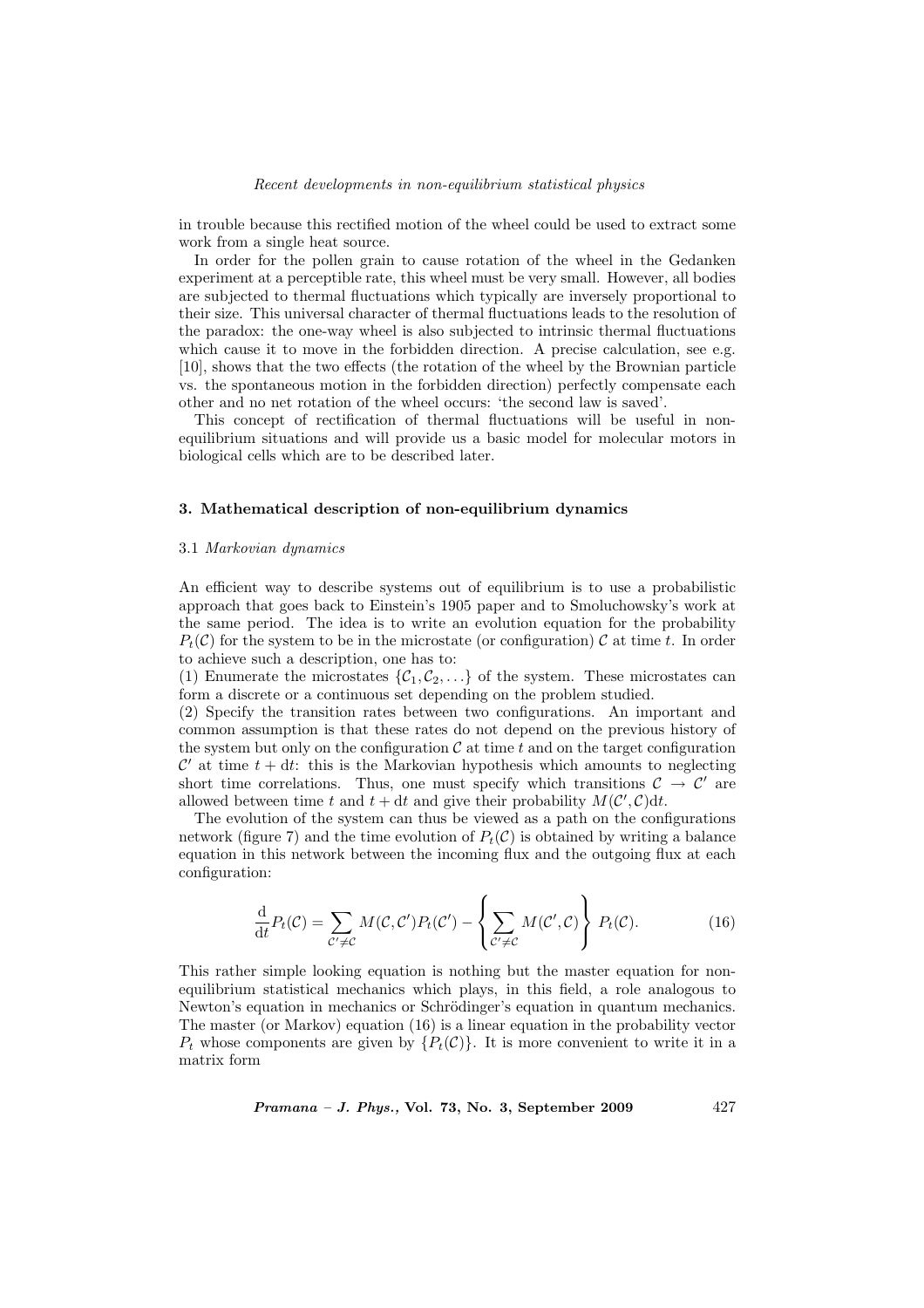

Figure 7. A network representation of the transition rates in a Markovian dynamics.

$$
\frac{\mathrm{d}P_t}{\mathrm{d}t} = M \cdot P_t,\tag{17}
$$

where the Markov operator M has matrix elements given by  $M(C, C')$  for  $C \neq C'$ and its diagonal terms are defined as

$$
M(\mathcal{C}, \mathcal{C}) = -\sum_{\mathcal{C}' \neq \mathcal{C}} M(\mathcal{C}', \mathcal{C}).
$$
\n(18)

The Markov operator M fully encodes the microscopic dynamics of the system in this probabilistic approach which already implies a level of coarse-graining. Many physical properties of non-equilibrium systems are obtained by investigating the characteristics of  $M$  such as its symmetries or the various types it can assume etc. Markov operators have the following basic properties:

(i) Non-diagonal terms are non-negative.

(ii) Diagonal terms are negative.

(iii) Equation  $(18)$  implies that the sum of the elements of M over any column (iii) Equation (18) implies that the sum of the elements of M over any column<br>vanishes. This in turn implies the conservation of total probability, i.e.,  $\sum_{\mathcal{C}} P_t(\mathcal{C})$ is constant.

(iv) A vector  $P_{\infty}$  in kernel of M is a stationary state, i.e.,

$$
\frac{\mathrm{d}P_{\infty}}{\mathrm{d}t} = 0\,. \tag{19}
$$

Under rather general assumptions, it is possible to prove the Perron–Frobenius theorem  $[7]$  which ensures that: (i) the kernel of  $M$  is non-degenerate and therefore the stationary state is unique; (ii) all other eigenvalues of  $M$  have strictly negative real parts; the inverse of these real parts correspond to the intrinsic relaxation times of the system towards its stationary state (the imaginary parts characterize the oscillations during relaxation).

Remark. We shall limit our discussion to the Markovian case. The analysis of non-Markovian systems is an active field which requires specific techniques. It often happens, however, that a non-Markovian problem can be imbedded into a larger Markovian system by taking into account supplementary degrees of freedom.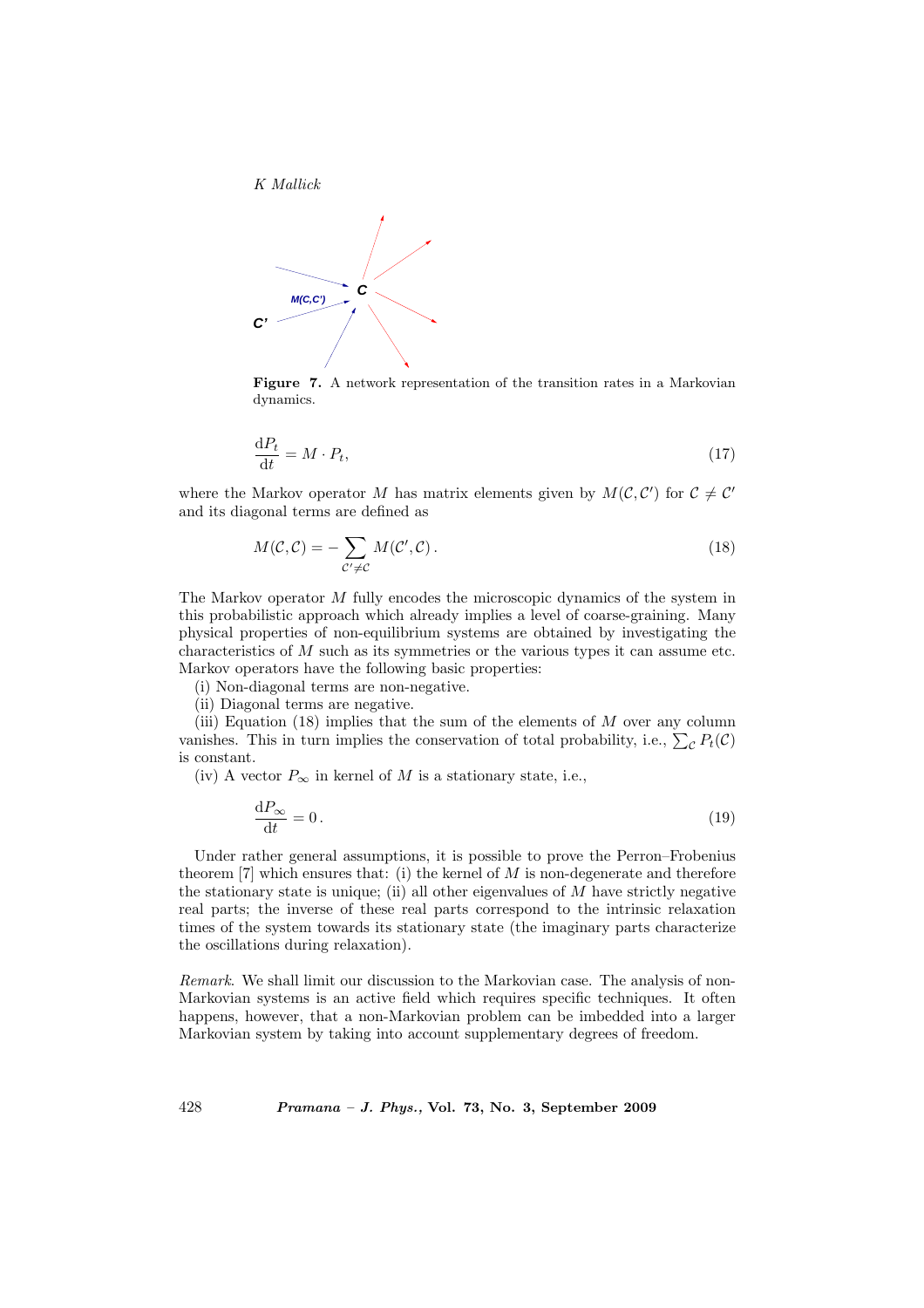Recent developments in non-equilibrium statistical physics



Figure 8. A one-dimensional random walk.



Figure 9. A Langevin particle in a double-well potential subject to a random thermal noise of amplitude Γ.

# 3.2 Two examples

In this subsection, we recall two archetypical models of Markovian dynamics: the random walk on a discrete lattice and the Langevin equation describing a particle in a confining potential and subject to a random thermal noise.

(i) The discrete random walk (figure 8):

The random walker, the paradigm of statistical physics, is used to explain diffusive behaviour (a classic reference is [6]). We consider a random walker on a one-dimensional discrete lattice with spacing a where the walker can jump from a site to its two neighbours with probability dt between time t and  $t+dt$ . The master equation for the random walker is given by

$$
\frac{dP_t(na)}{dt} = P_t((n+1)a) + P_t((n-1)a) - 2P_t(na),
$$
\n(20)

and the corresponding Markov operator is nothing but the discrete Laplacian:

$$
M = \left( \begin{array}{cccccc} \ddots & \ddots & \ddots & \ddots & \ddots \\ 0 & 1 & -2 & 1 & 0 & & \\ 0 & 0 & 1 & -2 & 1 & 0 & \\ & & 0 & 0 & 1 & -2 & 1 & \ddots \\ & & & & \ddots & \ddots & \ddots & \ddots \end{array} \right).
$$

(ii) A particle subject to a random force (figure (9):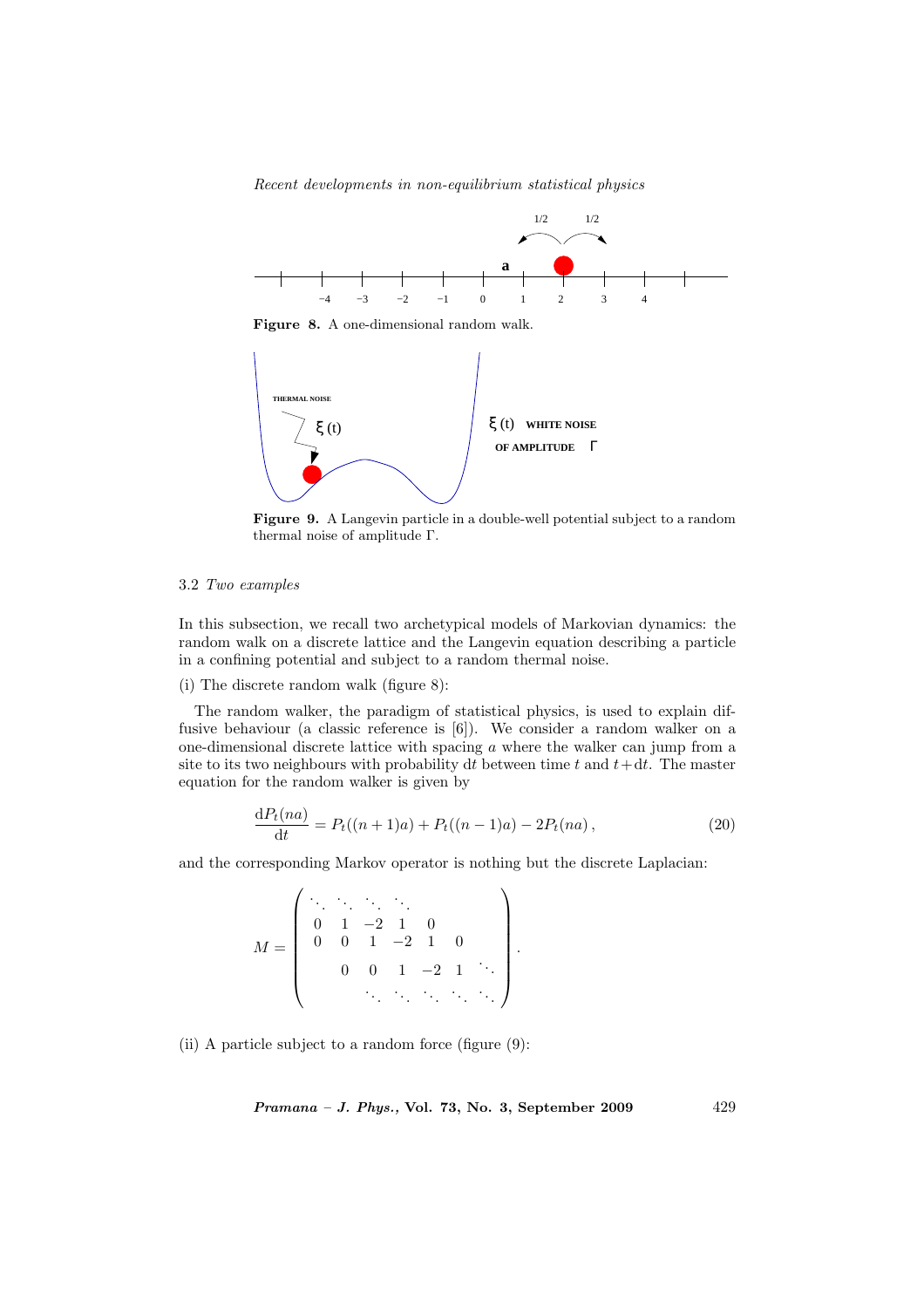In the second example (see  $[6,7]$ ) we describe a particle at position x in continuous space subject to a deterministic force that derives from a potential  $\mathcal{U}(x)$ , a frictional force proportional to its velocity, and a random force  $\xi(t)$  that models thermal noise. Following Langevin, the motion of such a particle is described by Newton's equation with a stochastic contribution  $\xi(t)$ :

$$
m\frac{\mathrm{d}^2x}{\mathrm{d}t^2} = -\gamma\frac{\mathrm{d}x}{\mathrm{d}t} - \nabla\mathcal{U}(x) + \xi(t) \,. \tag{21}
$$

The crux of the matter lies in the correct description of the random noise  $\xi(t)$ . A usual model is to take  $\xi$  to be a Gaussian white noise of amplitude  $\Gamma$ . Then, by definition, the random variable  $(\xi(t)\sqrt{dt})$  has a Gaussian probability distribution of variance 2Γ. Besides,  $\xi(t)$  and  $\xi(t')$  are uncorrelated for  $t \neq t'$ . (This definition works well if time is discretized as in numerical simulations. A correct mathematical definition would require a non-trivial limiting procedure in order to explain properly definition would require<br>what is meant by  $\sqrt{\mathrm{d}t}$ .)

The configuration space of the Langevin particle is the continuous phase space  $(x, v)$ , x being the position and v the velocity. The distribution  $P_t(x, v)$ , which represents the probability of being at  $x$  with velocity  $v$ , satisfies an evolution equation that can be derived rigorously from the Langevin equation (21). The phase space being continuous, the master equation (16) takes the form of a partial differential equation known as the Fokker–Planck equation:

$$
\frac{\mathrm{d}P_t}{\mathrm{d}t} = -\frac{\partial}{\partial x}\left\{v_1\right\} + \frac{\partial}{\partial v}\left\{\frac{\gamma v + \nabla U}{m}P_t\right\} + \frac{\Gamma}{m^2}\frac{\partial^2 P_t}{\partial v^2} = \mathcal{L}_{\text{FP}} \cdot P_t. \tag{22}
$$

The role of the Markov matrix  $M$  is now played by the differential Fokker–Planck operator  $\mathcal{L}_{\text{FP}}$ . It is important to remark that the amplitude  $\Gamma$  of the Gaussian white noise  $\xi$  appears as the coefficient of the second-order derivative. We also emphasize that Fokker–Planck equation is a deterministic equation (in contrast to the Langevin equation) because the noise has been integrated out. Here again the operator  $\mathcal{L}_{\text{FP}}$  fully encodes the dynamics of the system. From the mathematical point of view, however, things have become more difficult: working with differential operators requires functional analysis on infinite dimensional spaces. For instance, the statement of the Perron–Frobenius theorem requires more stringent assumptions and its proof is much more involved than in the case where the Markov matrix M is finite-dimensional.

## 3.3 Connection to thermodynamics

In the probabilistic approach of non-equilibrium dynamics that we have described above, we made no mention of equilibrium statistical mechanics. Up till now, the discussion has been purely mathematical. However, this description has to be related to thermal physics. The connection with thermodynamics is obtained by imposing the condition that the stationary state of the Markovian dynamics  $P_{\infty}$ (eq. (19)) be given by the Boltzmann–Gibbs canonical formula (8) which describes a system in thermal equilibrium: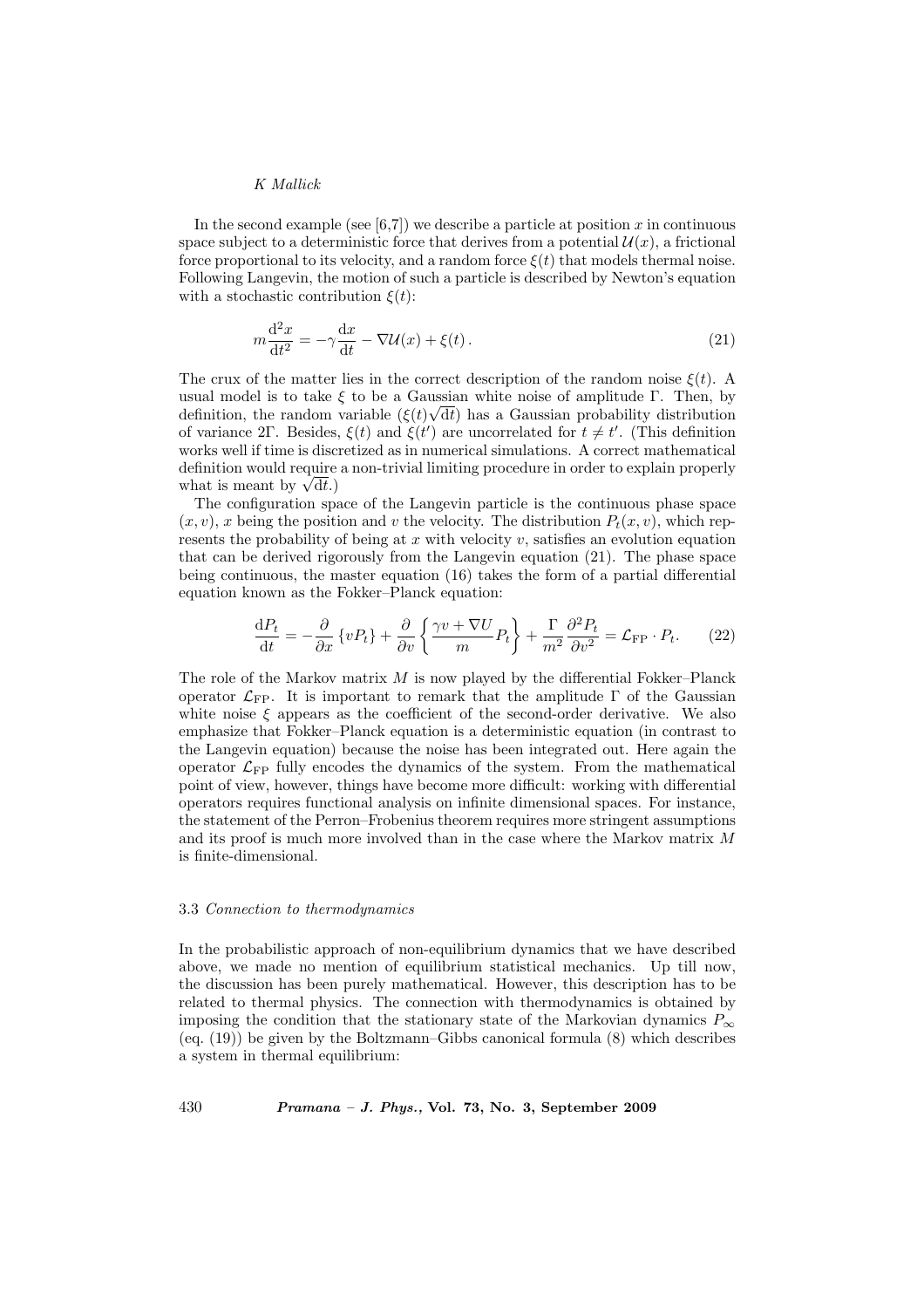$$
P_{\infty}(\mathcal{C}) = P_{\text{eq}}(\mathcal{C}) = \frac{e^{-E(\mathcal{C})/kT}}{Z}.
$$
\n(23)

This matching condition with thermodynamics imposes a global constraint on the rates in the Markov operator:

$$
\sum_{\mathcal{C}' \neq \mathcal{C}} M(\mathcal{C}, \mathcal{C}') e^{-E(\mathcal{C}')/k} = e^{-E(\mathcal{C})/k} \left\{ \sum_{\mathcal{C}' \neq \mathcal{C}} M(\mathcal{C}', \mathcal{C}) \right\}.
$$
 (24)

 $\ddot{\phantom{a}}$ 

This condition implies that the system described by the stochastic dynamics reaches ultimately a state of thermodynamic equilibrium. For systems far from equilibrium with a non-thermodynamic stationary state, this relation does not hold.

A similar reasoning applies to systems with continuous states and in particular to stochastic systems described by a Langevin equation and the corresponding Fokker– Planck equation. Hence, a particle in a potential  $\mathcal U$  and subject to a thermal noise at temperature T will ultimately reach thermal equilibrium with canonical distribution given by

$$
P_{\text{eq}}(x,v) = \frac{1}{Z} e^{-\frac{1/2mv^2 + \mathcal{U}(x)}{kT}}.
$$
\n(25)

This canonical Boltzmann–Gibbs law must be the stationary solution of the Fokker– Planck equation (22). The condition that the expression (25) is in the kernel of the Fokker–Planck operator  $\mathcal{L}_{FP}$  fixes the value of noise-amplitude  $\Gamma$  as a function of the temperature T and the friction coefficient  $\gamma$ 

$$
\Gamma = \gamma kT. \tag{26}
$$

Using this relation in the case of free Brownian motion (for which  $U = 0$ ), the Langevin and the Fokker–Planck equations reduce to

$$
m\frac{\mathrm{d}v}{\mathrm{d}t} = -\gamma v + \xi(t) \text{ and } \frac{\mathrm{d}P_t}{\mathrm{d}t} = -\frac{\partial}{\partial x}\left\{v_1\right\} + \frac{\gamma}{m}\frac{\partial}{\partial v}(v_1\right) + \frac{\gamma kT}{m^2}\frac{\partial^2 P_t}{\partial v^2}.
$$
\n(27)

The Fokker–Planck equation implies that the Brownian particle diffuses linearly with time and allows us to recover Einstein's relation (multiply each term of this equation by  $x^2$  and integrate the RHS by parts; repeat the operation by multiplying by xv and then by  $v^2$ . This leads to a closed system of three linear equations for the second moments  $\langle x^2 \rangle$ ,  $\langle v^2 \rangle$  and  $\langle xv \rangle$ ). We thus obtain

$$
\langle x^2 \rangle = 2Dt \quad \text{with} \quad D = \frac{kT}{\gamma} \quad \text{and} \quad \gamma = 6\pi\eta a. \tag{28}
$$

This line of reasoning follows in spirit the Langevin's derivation of Einstein's relation.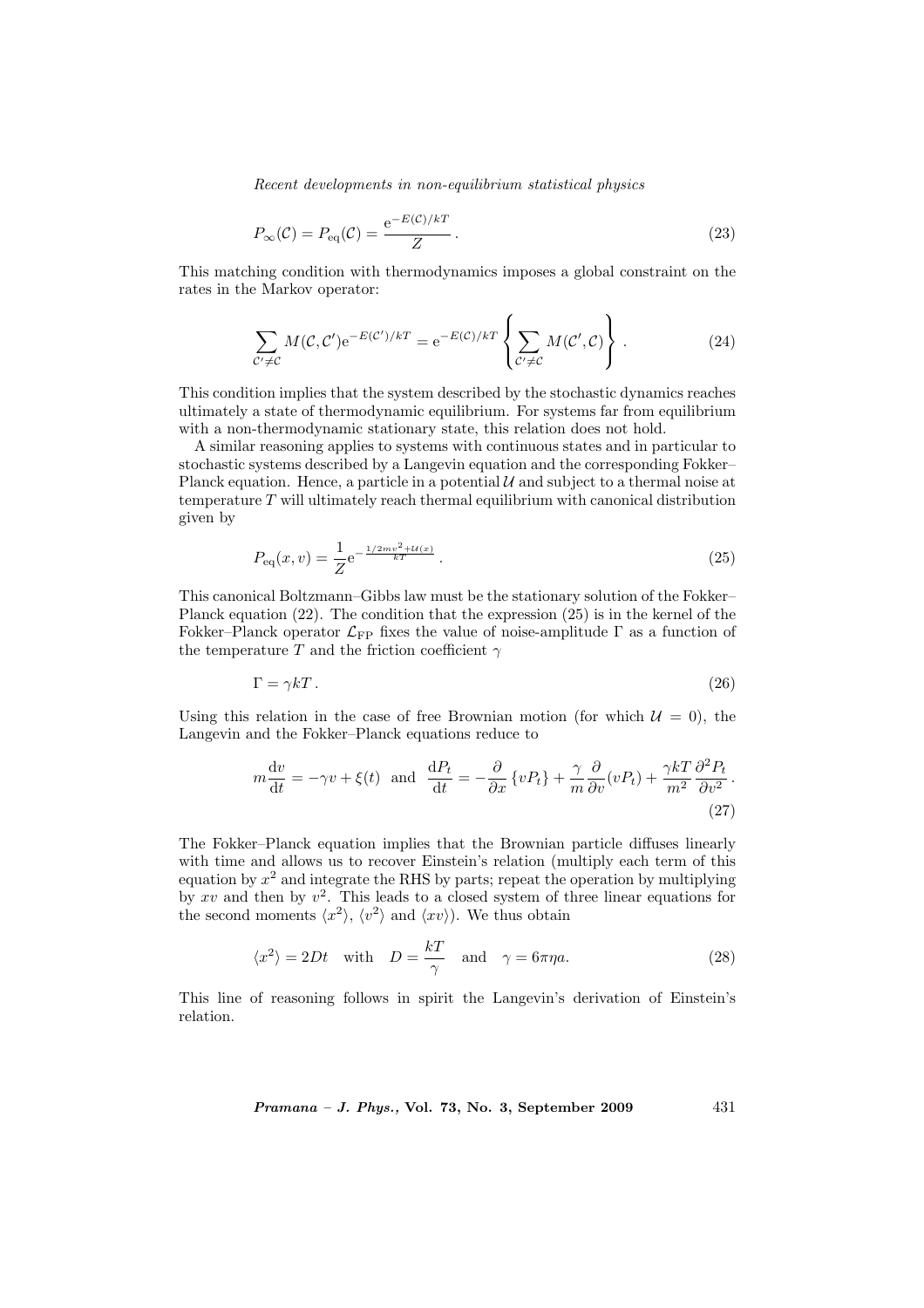



Figure 10. The local current between two configurations in a Markovian system.

#### 3.4 Time-reversal invariance and detailed balance

The master equation (16) can be rewritten as follows:

$$
\frac{\mathrm{d}}{\mathrm{d}t}P_t(\mathcal{C}) = \sum_{\mathcal{C}'} \left\{ M(\mathcal{C}, \mathcal{C}') P_t(\mathcal{C}') - M(\mathcal{C}', \mathcal{C}) P_t(\mathcal{C}) \right\} = \sum_{\mathcal{C}'} J_t(\mathcal{C}, \mathcal{C}'), \quad (29)
$$

where  $J_t(\mathcal{C}, \mathcal{C}')$  represents the net local probability current flowing between the configurations  $\mathcal{C}'$  and  $\mathcal{C}$  at time t;

$$
J_t(\mathcal{C}, \mathcal{C}') = M(\mathcal{C}, \mathcal{C}') P_t(\mathcal{C}') - M(\mathcal{C}', \mathcal{C}) P_t(\mathcal{C}). \qquad (30)
$$

The local current encodes a balance of ingoing and outgoing currents between  $\mathcal{C}'$ and  $\mathcal C$  that is represented graphically in figure 10.

The local current is antisymmetric with respect to the configurations:

$$
J_t(\mathcal{C}, \mathcal{C}') = -J_t(\mathcal{C}', \mathcal{C})\,. \tag{31}
$$

Besides, total probability conservation leads to

$$
\sum_{\mathcal{C},\mathcal{C}'} J_t(\mathcal{C},\mathcal{C}') = 0.
$$
\n(32)

This relation is valid for any time t.

When  $t \to \infty$ , the system reaches a steady state with a stationary probability density. This implies that the total current flowing to  $C$  compensates exactly the total current flowing from  $C$ :

$$
\sum_{\mathcal{C}'} J_{\infty}(\mathcal{C}, \mathcal{C}') = 0.
$$
\n(33)

This global balance condition is nothing but a reformulation of the stationarity condition (19).

Taking into account the fact that the microscopic dynamics of the system which is represented by an effective Markovian model is Hamiltonian and that Hamiltonian dynamics is in general time-reversible, Onsager derived the following, much stronger, constraint: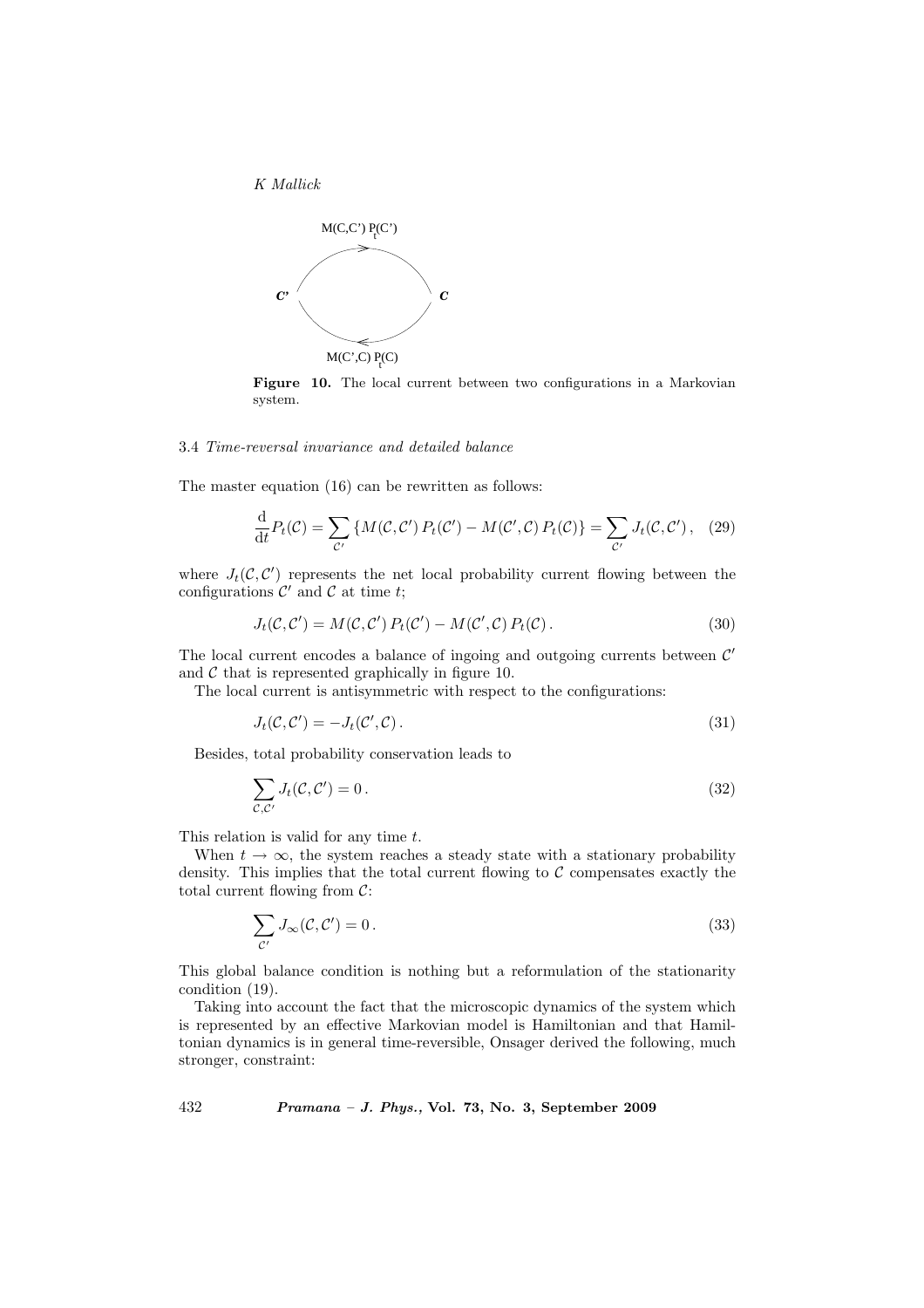$$
M(\mathcal{C}, \mathcal{C}')P_{\text{eq}}(\mathcal{C}') = M(\mathcal{C}', \mathcal{C})P_{\text{eq}}(\mathcal{C}).
$$
\n(34)

This remarkable relation, known as detailed balance, is a consequence of the timereversal symmetry of the microscopic dynamics of the system. Detailed balance implies that the net local current  $J_t(\mathcal{C}, \mathcal{C}')$  between two configurations  $\mathcal C$  and  $\mathcal C'$  vanishes at thermodynamic equilibrium. This very strong condition implies of course the vanishing of the global currents (eq. (33)). The detailed balance condition is a fundamental dynamic property of equilibrium systems that goes beyond the laws of classical thermodynamics. (Magnetic fields and overall rotation effects have been excluded from our discussion for the sake of simplicity. A modified version of detailed balance allows to take into account these effects; see [7] for a derivation.)

There is an elegant way to express detailed balance as a Hermiticity property of the Markov operator  $M$ . Indeed, detailed balance  $(34)$  can be rewritten as

$$
P_{\text{eq}}(\mathcal{C})^{-1/2} M(\mathcal{C}, \mathcal{C}') P_{\text{eq}}(\mathcal{C}')^{1/2} = P_{\text{eq}}(\mathcal{C}')^{-1/2} M(\mathcal{C}', \mathcal{C}) P_{\text{eq}}(\mathcal{C})^{1/2}.
$$
 (35)

Introducing now the diagonal matrix

$$
Q = \left(\begin{array}{c} \ddots & \\ & P_{\text{eq}}(\mathcal{C})^{1/2} \\ & & \ddots \end{array}\right),\tag{36}
$$

we observe that detailed balance implies that the operator  $W = Q^{-1}MQ$  is Hermitian:

$$
W = W^{\dagger}.
$$
\n<sup>(37)</sup>

A system in thermodynamic equilibrium satisfies detailed balance. Conversely, if the steady state of a system breaks the detailed balance condition then this steady state is necessarily a non-equilibrium stationary state (NESS). Hence, from a technical point of view, violating detailed balance ensures that the system is out of equilibrium. Moreover, the mathematical description of systems far from equilibrium typically involves non-Hermitian evolution operators.

#### 3.5 Physical interpretation of detailed balance

We have said above that detailed balance was derived by Onsager as a consequence of the time reversibility of the underlying Hamiltonian dynamics. Here, we shall prove the converse of this assertion: the equilibrium state of a system which satisfies the detailed balance relation (34) is necessarily invariant by time reversal.

We first recall two properties of any Markovian dynamics which will be useful in the following:

(1) The probability of remaining in C during a time interval  $\tau$  is given by

$$
\lim_{\mathrm{d}t \to 0} \left(1 + M(\mathcal{C}, \mathcal{C}) \mathrm{d}t\right)^{\tau/\mathrm{d}t} = \mathrm{e}^{M(\mathcal{C}, \mathcal{C})\tau}.\tag{38}
$$

(2) The probability of going from C to C' during dt is:  $M(C', C)dt$ .

Pramana – J. Phys., Vol. 73, No. 3, September 2009 433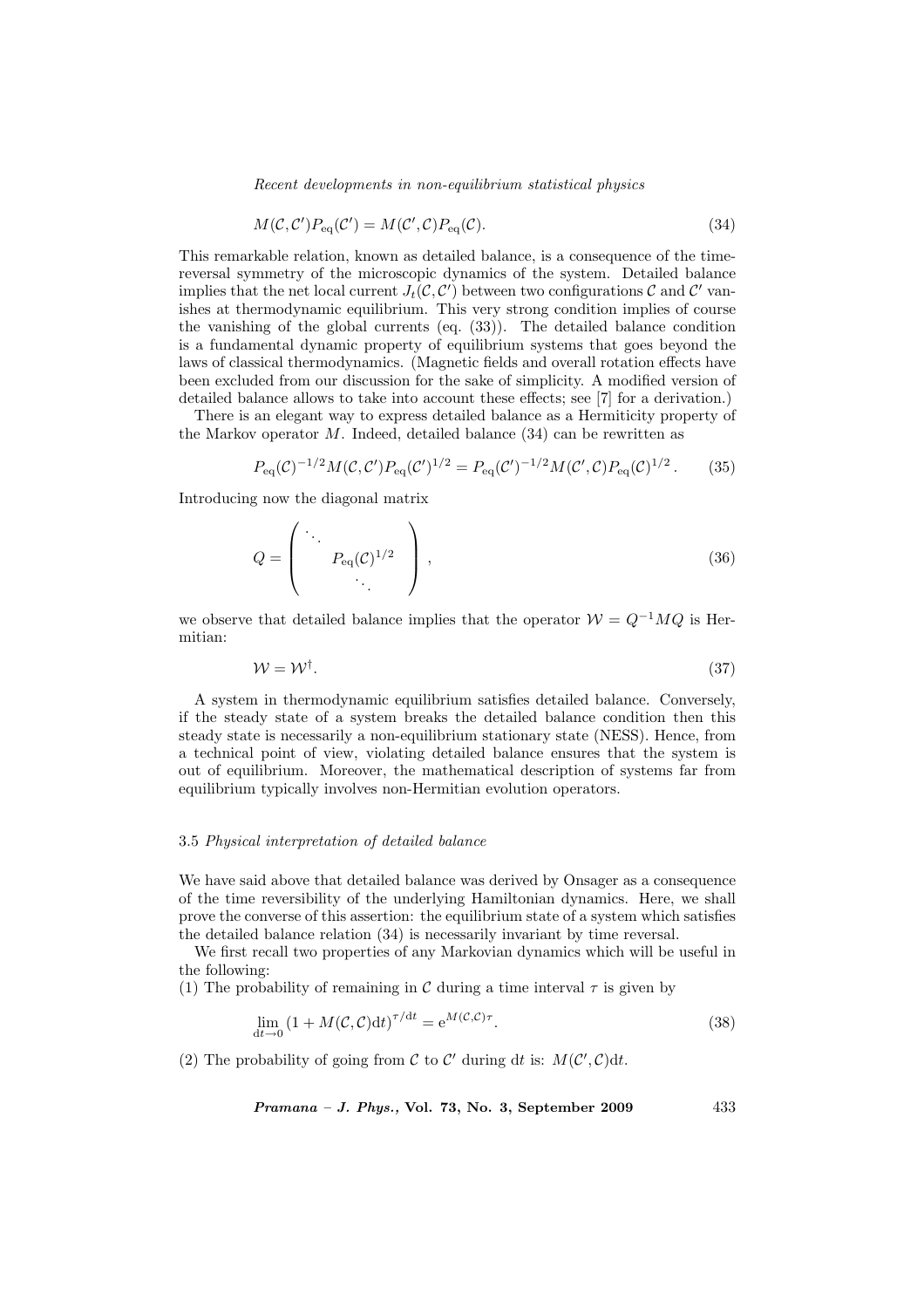



Figure 11. A typical trajectory with discrete jumps in a Markovian dynamics.

Let us study a system in its equilibrium state. As we have already emphasized, macroscopic equilibrium is in fact a dynamical state in which the system continuously evolves between microscopic configurations. The frequency with which a given configuration is visited is proportional to its stationary probability. We consider a trajectory  $\mathcal{C}(t)$  of the system between time  $t = 0$  and a final observation time T (see figure 11). We suppose that at  $t = 0$  the system is in configuration  $\mathcal{C}_0$ , that it jumps from  $\mathcal{C}_0$  to  $\mathcal{C}_1$  at time  $t_1 > 0$  and remains in  $\mathcal{C}_1$  till time  $t_2$ ; at  $t_2 > t_1$ , it jumps from  $C_1$  to  $C_2$  and remains in  $C_2$  till  $t_3$  etc. More generally, the system jumps from  $\mathcal{C}_k$  to  $\mathcal{C}_{k+1}$  at time  $t_{k+1}$ , for  $k = 1, \ldots, n$ . The final jump from configuration  $\mathcal{C}_{n-1}$  to  $\mathcal{C}_n$  occurs at  $t_n$  and the system remains in  $\mathcal{C}_n$  till the final time T. What is the probability  $Pr{C(t)}$  of observing the trajectory  $C(t)$ ? Using recursively the two properties recalled above we obtain:

$$
\Pr\{\mathcal{C}(t)\} = e^{M(\mathcal{C}_n, \mathcal{C}_n)(T-t_n)} M(\mathcal{C}_n, \mathcal{C}_{n-1}) dt_n e^{M(\mathcal{C}_{n-1}, \mathcal{C}_{n-1})(t_n - t_{n-1})} \dots \n e^{M(\mathcal{C}_2, \mathcal{C}_2)(t_3 - t_2)} M(\mathcal{C}_2, \mathcal{C}_1) dt_2 e^{M(\mathcal{C}_1, \mathcal{C}_1)(t_2 - t_1)} \n \times M(\mathcal{C}_1, \mathcal{C}_0) dt_1 e^{M(\mathcal{C}_0, \mathcal{C}_0)t_1} P_{\text{eq}}(\mathcal{C}_0).
$$
\n(39)

We now calculate the probability of observing the time-reversed trajectory  $\mathcal{C}(t)$  =  $C(T-t)$  (see figure 12). The system starts at  $t=0$  in configuration  $C_n$  and remains in that configuration till the time  $T - t_n$  at which it jumps into  $\mathcal{C}_{n-1}$ . The next jump from  $\mathcal{C}_{n-1}$  to  $\mathcal{C}_{n-2}$  occurs at time  $T-t_{n-1}$ . More generally, the system jumps from  $C_k$  to  $C_{k-1}$  at time  $T - t_k$ , for  $k = n, n-1, \ldots, 1$ . At date  $T - t_1$ , the system reaches the configuration  $C_0$  and remains in it till the final time T. The probability of this trajectory is given by

$$
\Pr\{\hat{\mathcal{C}}(t)\} = e^{M(\mathcal{C}_0, \mathcal{C}_0)t_1} M(\mathcal{C}_0, \mathcal{C}_1) dt_1 \ e^{M(\mathcal{C}_1, \mathcal{C}_1)(t_2 - t_1)} \dots \ne^{M(\mathcal{C}_{n-1}, \mathcal{C}_{n-1})(t_n - t_{n-1})} M(\mathcal{C}_{n-1}, \mathcal{C}_n) dt_n \times e^{M(\mathcal{C}_n, \mathcal{C}_n)(T - t_n)} P_{\text{eq}}(\mathcal{C}_n).
$$
\n(40)

The ratio of the probability of observing a given trajectory (39) to the probability of the time-reversed trajectory (40) is thus given by

$$
\frac{\Pr\{\mathcal{C}(t)\}}{\Pr\{\hat{\mathcal{C}}(t)\}} = \frac{M(\mathcal{C}_n, \mathcal{C}_{n-1})M(\mathcal{C}_{n-1}, \mathcal{C}_{n-2})\dots M(\mathcal{C}_1, \mathcal{C}_0) P_{\text{eq}}(\mathcal{C}_0)}{M(\mathcal{C}_0, \mathcal{C}_1)M(\mathcal{C}_1, \mathcal{C}_2)\dots M(\mathcal{C}_{n-1}, \mathcal{C}_n) P_{\text{eq}}(\mathcal{C}_n)}.
$$
(41)

If, in the numerator of this expression, we use recursively the detailed balance condition (34)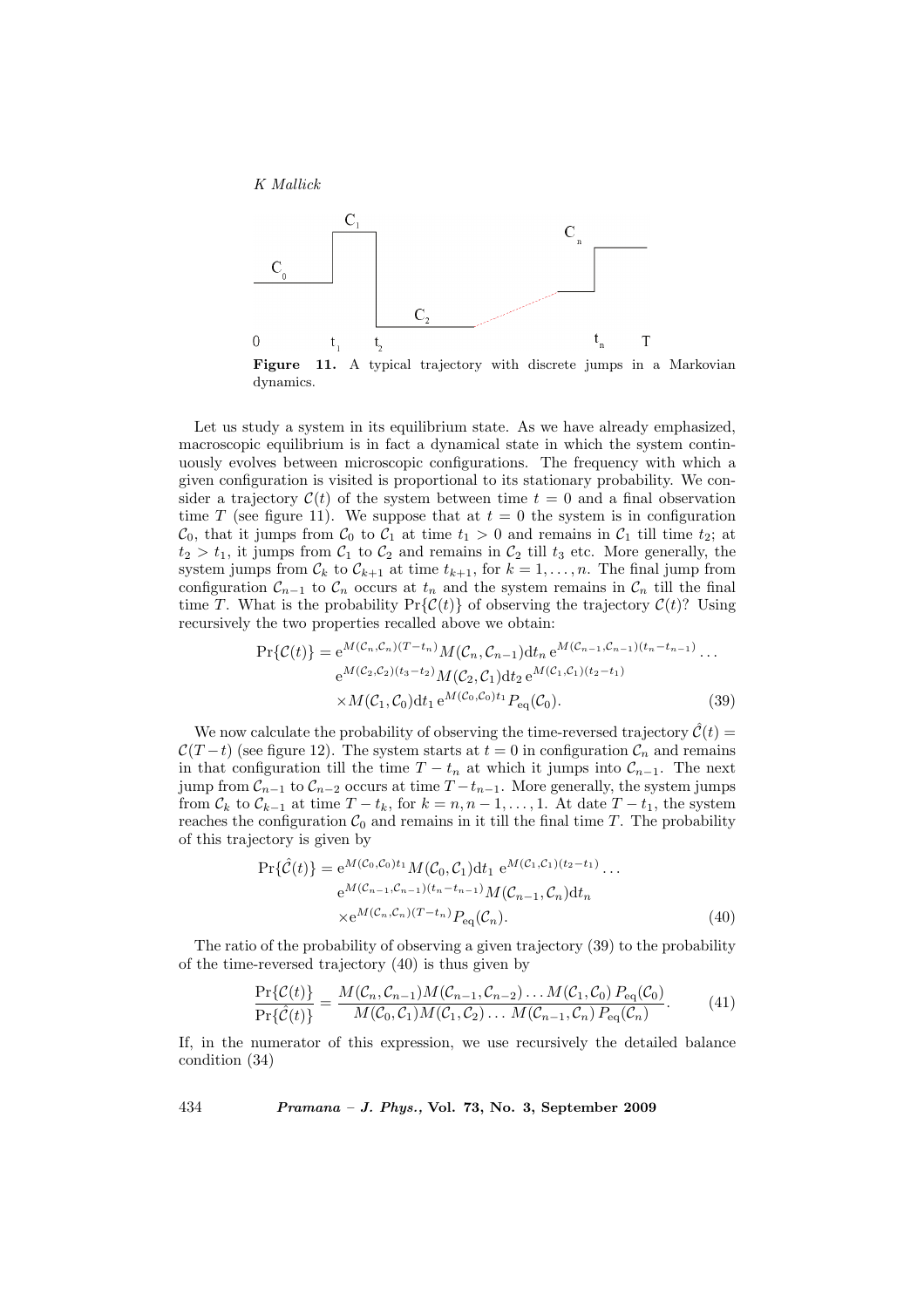

Figure 12. The time-reversed trajectory of the trajectory drawn in figure 11.

$$
M(\mathcal{C}_{k+1}, \mathcal{C}_k) P_{\text{eq}}(\mathcal{C}_k) = P_{\text{eq}}(\mathcal{C}_{k+1}) M(\mathcal{C}_k, \mathcal{C}_{k+1}) \quad \text{for } k = 0, 1, \ldots, n-1,
$$

we find that

$$
\frac{\Pr\{\mathcal{C}(t)\}}{\Pr\{\hat{\mathcal{C}}(t)\}} = 1. \tag{42}
$$

We have thus shown that detailed balance implies that the dynamics in the stationary state is time reversible.

# 3.6 Entropy production in Markovian systems

By analogy with eq. (11) which gives an expression of the entropy in the canonical ensemble of statistical mechanics, it is possible to define formally a time-dependent 'entropy' function for any Markovian system [7]:

$$
S(t) = -\sum_{\mathcal{C}} P_t(\mathcal{C}) \log P_t(\mathcal{C}). \tag{43}
$$

Using the Markov equation (29) in terms of the local currents, the time derivative of this function is given by

$$
\frac{dS(t)}{dt} = -\sum_{\mathcal{C}} \frac{dP_t(\mathcal{C})}{dt} (\log P_t(\mathcal{C}) + 1) = -\sum_{\mathcal{C}, \mathcal{C}'} J_t(\mathcal{C}, \mathcal{C}') \log P_t(\mathcal{C})
$$

$$
= \sum_{\mathcal{C}, \mathcal{C}'} J_t(\mathcal{C}, \mathcal{C}') \log P_t(\mathcal{C}'), \tag{44}
$$

where we have used the global conservation  $(32)$ . The last equality is obtained by using the antisymmetry of the local currents (31) and by exchanging the role of the dummy variables C and C'. The expression for the time derivative of  $S(t)$  can be written in a more elegant manner by taking the half-sum of the last two equalities:

$$
\frac{\mathrm{d}S(t)}{\mathrm{d}t} = \frac{1}{2} \sum_{\mathcal{C}, \mathcal{C}'} J_t(\mathcal{C}, \mathcal{C}') \log \frac{P_t(\mathcal{C}')}{P_t(\mathcal{C})} \,. \tag{45}
$$

Transforming this expression, we obtain

$$
Pramana - J. Phys., Vol. 73, No. 3, September 2009 \qquad \qquad 435
$$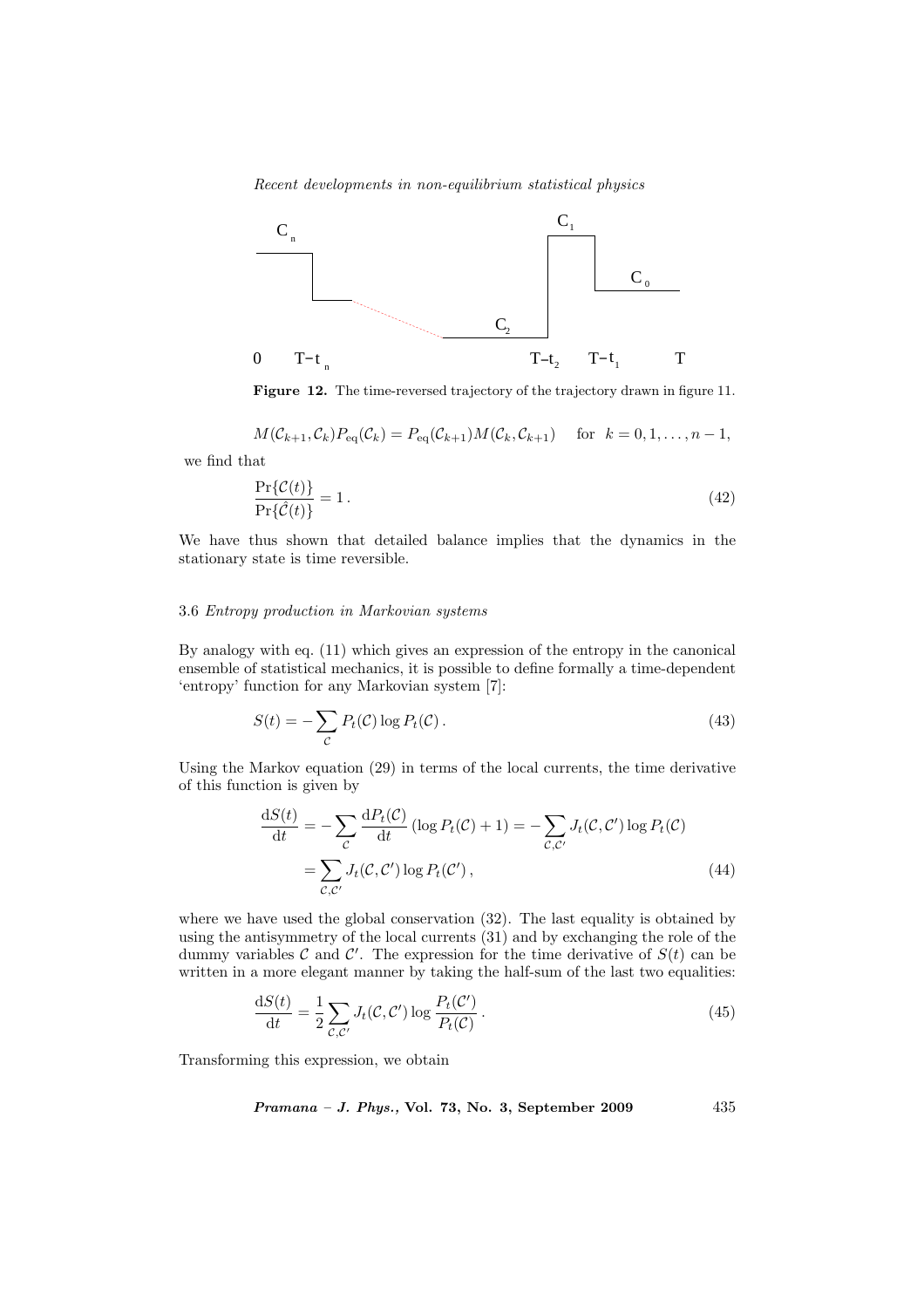$$
J_{\mathrm{I}} = -\sum_{k=1}^{3} L_{ik} \frac{\partial T}{\partial x_k}
$$

Figure 13. Illustration of Onsager's relations for heat flow in an anisotropic crystal.

$$
\frac{dS(t)}{dt} = \frac{1}{2} \sum_{\mathcal{C}, \mathcal{C}'} J_t(\mathcal{C}, \mathcal{C}') \left( \log \frac{P_t(\mathcal{C}')}{P_t(\mathcal{C})} + \log \frac{M(\mathcal{C}, \mathcal{C}')}{M(\mathcal{C}', \mathcal{C})} - \log \frac{M(\mathcal{C}, \mathcal{C}')}{M(\mathcal{C}', \mathcal{C})} \right)
$$
  
\n
$$
= \frac{1}{2} \sum_{\mathcal{C}, \mathcal{C}'} J_t(\mathcal{C}, \mathcal{C}') \log \frac{M(\mathcal{C}, \mathcal{C}') P_t(\mathcal{C}')}{M(\mathcal{C}', \mathcal{C}) P_t(\mathcal{C})}
$$
  
\n
$$
- \frac{1}{2} \sum_{\mathcal{C}, \mathcal{C}'} J_t(\mathcal{C}, \mathcal{C}') \log \frac{M(\mathcal{C}, \mathcal{C}')}{M(\mathcal{C}', \mathcal{C})}
$$
  
\n
$$
\equiv \frac{d_i S}{dt} + \frac{d_e S}{dt}, \qquad (46)
$$

where the first expression in the last equality is called the entropy production term, also denoted by  $\sigma_i$ , and the second term the entropy flux. The entropy production can be proved, using convexity relations, to be always positive,  $\sigma_i \geq 0$ , whereas the entropy flux can be positive or negative. At equilibrium,  $\sigma_i$  vanishes identically because of detailed balance (eq. (34)). In the vicinity of equilibrium the linear response theory can be used to show that  $\sigma_i$  decreases towards 0 when the system relaxes to equilibrium. For a system in a non-equilibrium stationary state that does not satisfy detailed balance,  $\sigma_i$  does not vanish but entropy production and entropy flux compensate each other exactly.

#### 3.7 Onsager's reciprocity relations

Another fundamental consequence of time reversibility is the reciprocity relation also derived by Onsager (1931). We shall briefly present here a special case of these relations.

Consider an anisotropic crystal in the form of a rectangular parallelepiped and apply temperature gradients along the axes of this crystal (see figure 13). At linear order, the heat-current  $J_i$  along the direction i is given by

$$
J_i = -\sum_{k=1}^{3} L_{ik} \frac{\partial T}{\partial x_k}
$$
 (Fourier's law).

The conductivity tensor  **is always a symmetric tensor even when the symmetry** of the crystal does not demand it: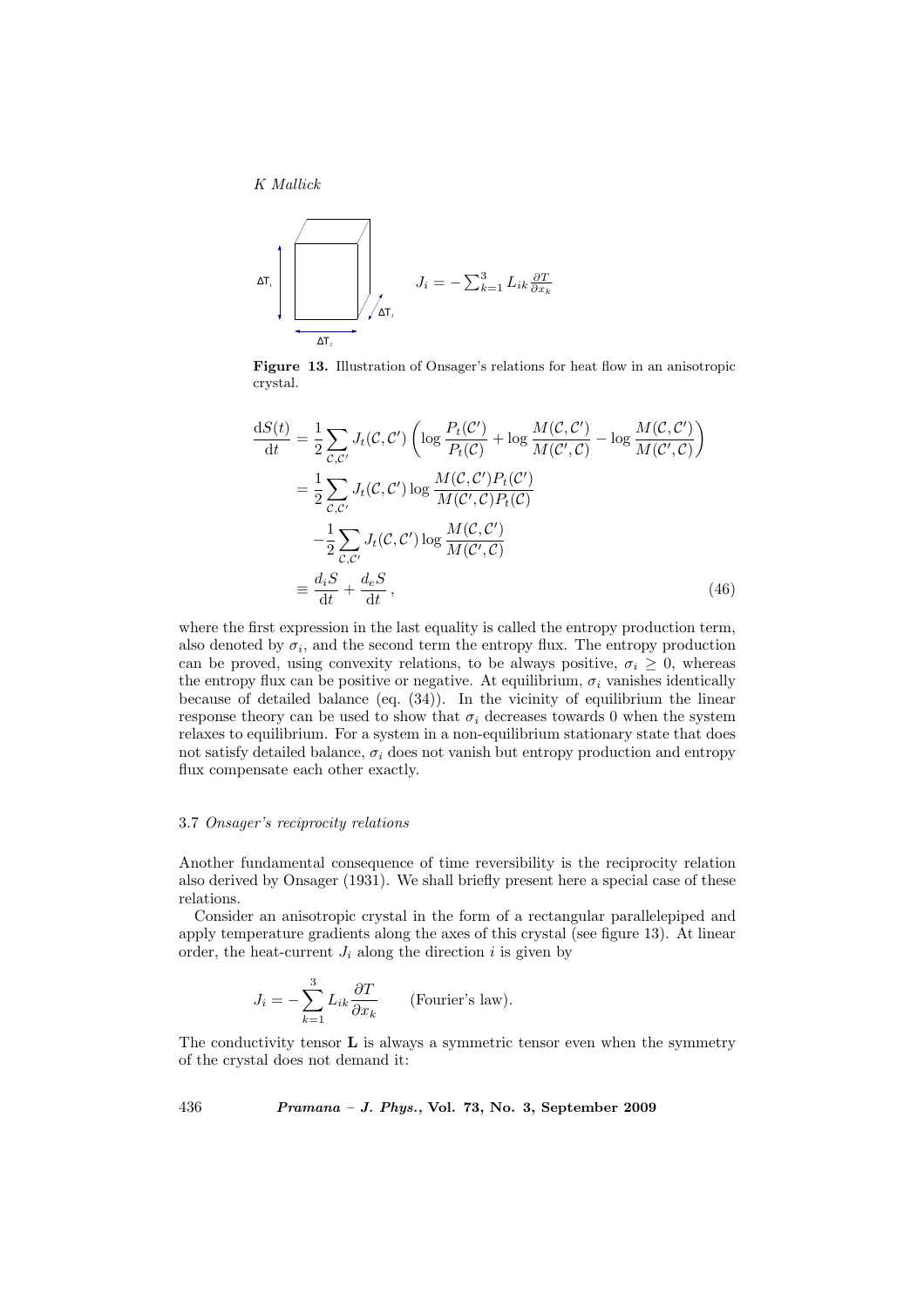$$
L_{ik} = L_{ki}.\tag{47}
$$

Such reciprocity relations are true for more general coupled irreversible processes. In particular, they allow to put on rigorous grounds the theory of thermoelectric effects that cannot be accounted for by classical thermodynamics alone [1].

## 4. Far from equilibrium: Fluctuation theorems and work identities

Systems in a non-equilibrium stationary state typically exhibit a non-vanishing macroscopic current  $J$  (e.g., a current of particles, or a heat flux). Therefore, time reversal and detailed balance are broken in the mathematical description of the system. The stationary state, which is in the kernel of the Markov operator  $M$ , is in general not given by a Boltzmann–Gibbs law (which satisfies detailed balance). In fact, there is no general rule at present which would allow us to calculate the stationary state knowing the external constraints applied to the system. As opposed to the case of thermal equilibrium, there is no general theory of non-equilibrium statistical mechanics. One could imagine that by including the macroscopic currents along with the usual thermodynamic variables (such as temperature, density, pressure) one could construct some generalized potentials the minimization of which gives the stationary state. But we do not know if such potentials exist. Some general results on systems far from equilibrium have however been found in the last decade. We shall review some of these results in this section.

#### 4.1 Probabilities of rare events and large deviations

The concept of a large-deviation function will be illustrated by the following example.

Let  $\epsilon_1, \ldots, \epsilon_N$  be N binary variables where  $\epsilon_k = \pm 1$  with probability 1/2 for  $k = 1, \ldots, N$ . Suppose that  $\epsilon_k$ 's are independent and identically distributed. Their  $k = 1, \ldots, N$ . Suppose that  $\epsilon$ <br>sum is denoted by  $S_N = \sum_{1}^{N}$  $\frac{N}{1}$   $\epsilon_k$ . We recall:

(1) The law of large numbers implies that  $S_N/N \to 0$  (almost surely).

(2) The central limit theorem implies that  $S_N/\sqrt{N}$  becomes a Gaussian variable of unit variance.

We now quantify the probability that  $S_N/N$  takes a non-typical value r, with  $-1 < r < 1$ . One can show (using the Stirling formula) that in the large N limit

$$
\Pr\left(\frac{S_N}{N} = r\right) \sim e^{-N\Phi(r)},\tag{48}
$$

where  $\Phi(r)$  is given by

$$
\Phi(r) = \frac{1+r}{2}\log\left(\frac{1+r}{2}\right) + \frac{1-r}{2}\log\left(\frac{1-r}{2}\right) + \log 2.
$$
 (49)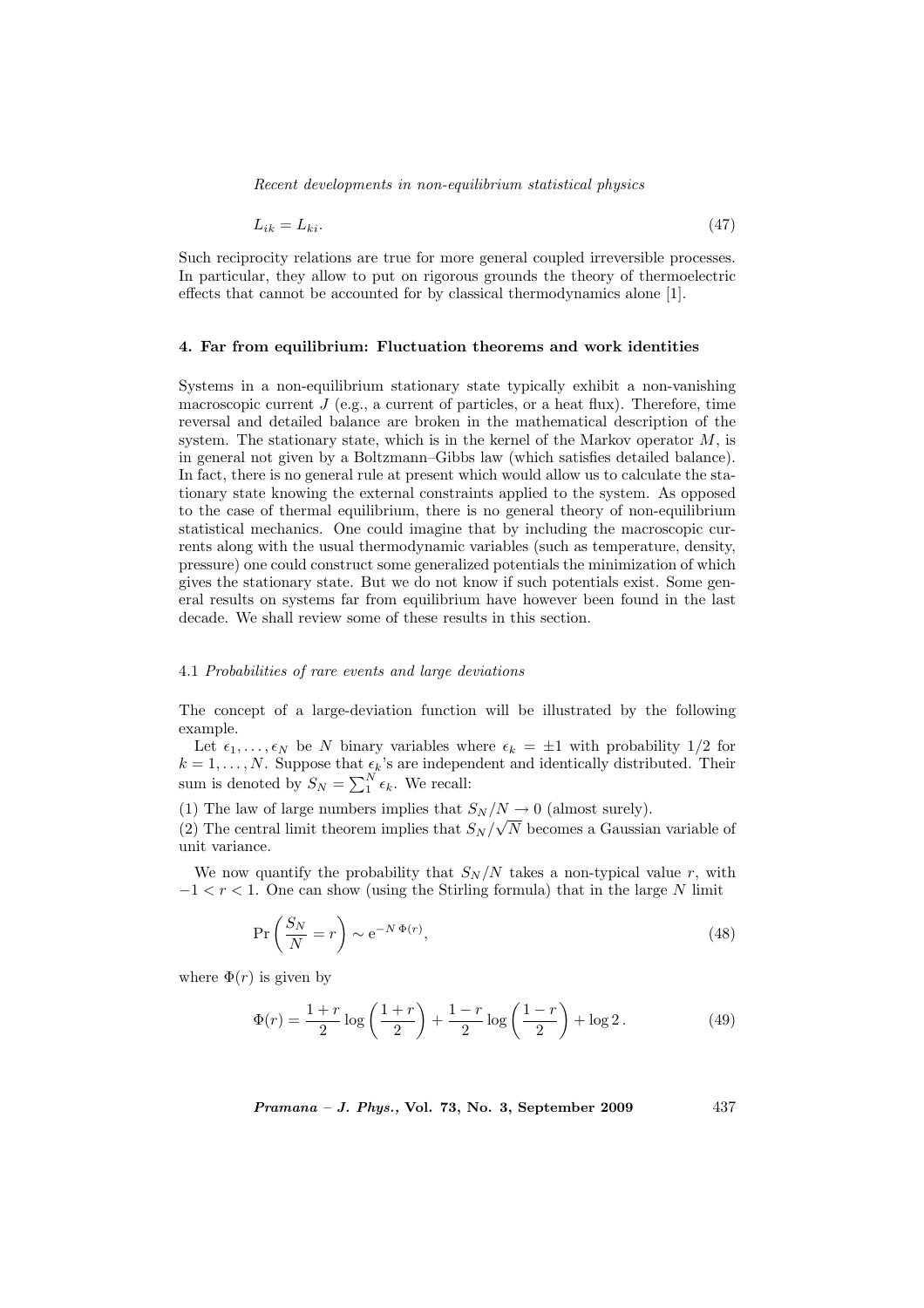

Figure 14. Illustration for the large deviation of local density in a box filled with a perfect gas.

The function  $\Phi(r)$  is called a large deviation function. Because of the law of large numbers, we know that  $Pr(\frac{S_N}{N} = 0)$  tends to 1 when  $N \to \infty$ . The large deviation function must therefore vanish at  $r = 0$ , which is indeed the case.

Large deviations are a useful and well-known tool in probability. Their relation with thermodynamics can be clarified by the following example of density fluctuations in a gas [11]. Suppose that N molecules of a perfect gas occupy a macroscopic vessel of volume  $V$ . The gas is at thermodynamic equilibrium at temperature  $T$ . The mean density is given by  $\rho_0 = N/V$ . Consider a smaller volume  $v \ll V$  in the vessel, with  $v$  large enough to contain a large number of particles (see figure 14). Let n be the number of gas molecules in  $v: n$  is a random variable that fluctuates with time (or from sample to sample if we adopt the canonical ensemble approach). Of course, we have  $\langle n/v \rangle = \rho_0$ : the local density fluctuates around  $\rho_0$  with typical Or course, we nave  $\langle n/v \rangle = \rho_0$ : the local density nuctuations around  $\rho_0$  with typical fluctuations of the order of  $\sqrt{v/V}$ . For a given  $\rho$ , the probability of observing a local density equal to  $\rho$  in v assumes the typical large deviation behaviour:

$$
\Pr\left(\frac{n}{v} = \rho\right) \sim e^{-v \Phi(\rho)} \quad \text{with} \quad \Phi(\rho_0) = 0. \tag{50}
$$

This large deviation function can be calculated to be

$$
\Phi(\rho) = f(\rho, T) - f(\rho_0, T) - (\rho - \rho_0) \frac{\partial f}{\partial \rho_0},
$$

where  $f = -\frac{1}{V} \log Z(V, N, T)$  is the free energy per unit volume (in units of kT). Here, the large deviation function that quantifies density fluctuations is nothing but the thermodynamic free energy (but for some simple terms). This example provides an interpretation of the free energy in purely probabilistic terms. It also suggests that large deviation functions should play an important role in statistical mechanics in general and may be good candidates for non-equilibrium 'potentials'.

#### 4.2 A paradigm for non-equilibrium physics: The asymmetric exclusion process

An appropriate route to explore and discover the characteristics of a general theory for systems out of equilibrium is through the study of mathematical models. These models should be simple enough to allow exact mathematical analysis, but at the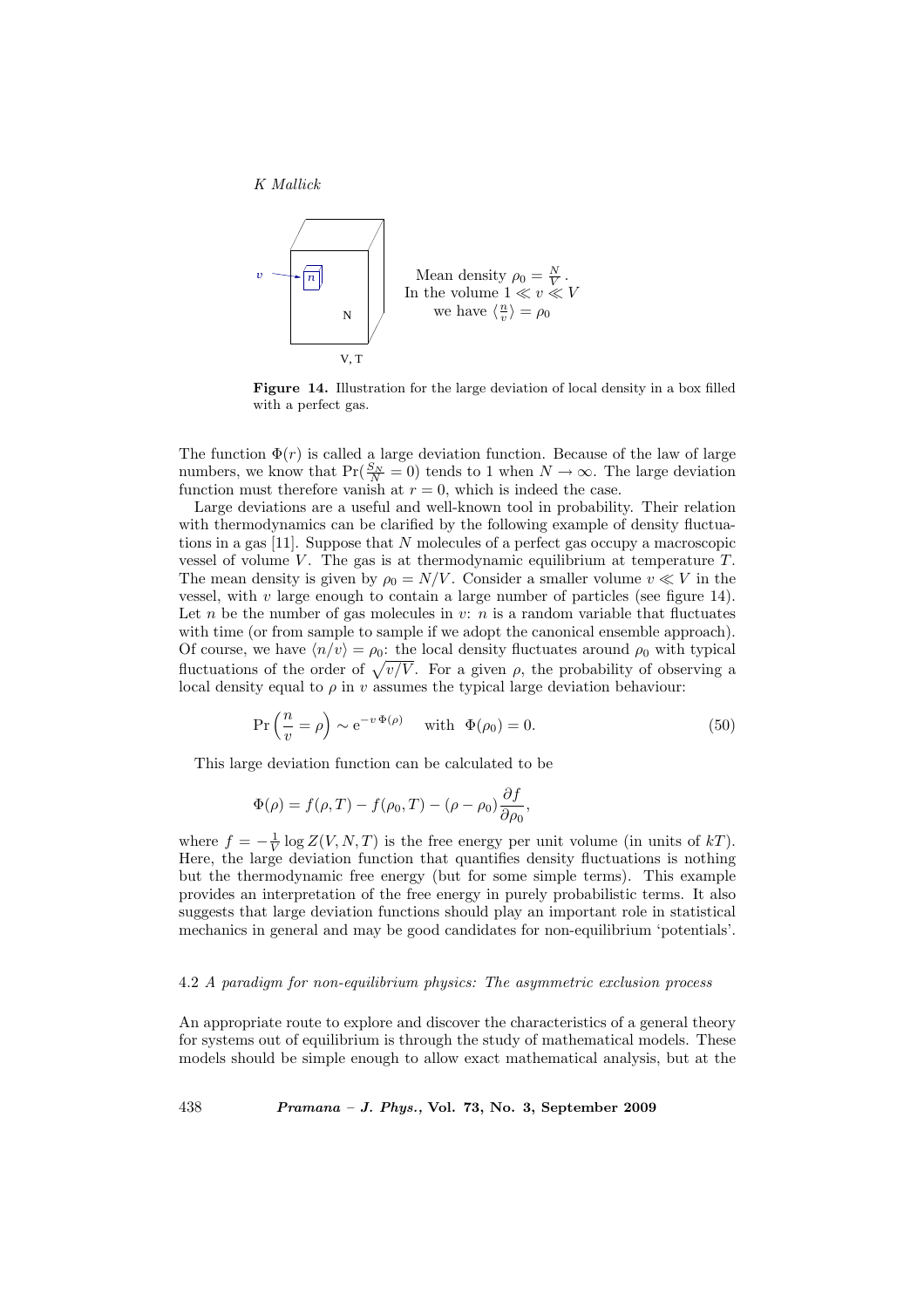Recent developments in non-equilibrium statistical physics



Figure 15. The asymmetric exclusion process on a periodic ring.

same time they must exhibit a rich phenomenology and must be versatile enough to be of physical significance. In the theory of phase transitions such a cornerstone was provided by the Ising model. It is natural to expect that a well-crafted dynamical version of the Ising model would play a key role in the development of non-equilibrium statistical mechanics. Driven lattice gases (for a review, see [12,13]) provide such models; they represent particles hopping on a lattice and interacting through hard-core exclusion. The particles are subjected to an external field that induces a bias in the hopping rates resulting in a stationary macroscopic current in the system. Due to this current, the microscopic detailed balance condition is violated and the system is generically in a non-equilibrium stationary state.

The asymmetric simple exclusion process (ASEP) in one dimension is a special case of a driven lattice gas. This stochastic particle system was introduced simultaneously as a biophysical model for protein synthesis on RNA and as a purely mathematical tool for the study of interaction of Markov processes in the mathematical literature. Subsequently, the ASEP has been used to study a wide range of physical phenomena: hopping conductivity in solid electrolytes, transport of macromolecules through thin vessels, reptation of polymer in a gel, surface growth, sequence alignment and molecular motors. Variants of ASEP has also been used as models for traffic flow that have been implemented in big cities such as Geneva.

4.2.1 Basic properties of the ASEP: We first describe the exclusion process on a periodic one-dimensional lattice with L sites (sites i and  $L + i$  are identical). A lattice site cannot be occupied by more than one particle. The state of a site  $i$  $(1 \leq i \leq L)$  is characterized by a Boolean number  $\tau_i = 0$  or 1 according as the site i is empty or occupied. A configuration  $\mathcal C$  can be represented by the sequence  $(\tau_1, \tau_2, \ldots, \tau_L)$ . The system evolves with time according to the following stochastic rule (see figure 15): a particle on a site  $i$  at time  $t$  jumps, in the interval between t and  $t + dt$ , with probability pdt to the neighbouring site  $i + 1$  if this site is empty (exclusion rule) and with probability q dt to the site  $i - 1$  if this site is empty. The jump rates p and q are normalized so that  $p + q = 1$ . The dynamics conserves the total number of particles  $N$ . In the steady state on a periodic ring, all configurations of the ASEP are equiprobable: the stationary measure is flat. A particularly interesting case is the totally asymmetric exclusion process (TASEP), where the jumps are totally biased in one direction  $(p = 1, q = 0 \text{ or } p = 0, q = 1)$ .

Another interesting variant of the ASEP is the model with open boundaries which can be viewed as a driven lattice gas in contact with two reservoirs. In the bulk, the dynamics of the ASEP is the same as in the periodic case; at the boundaries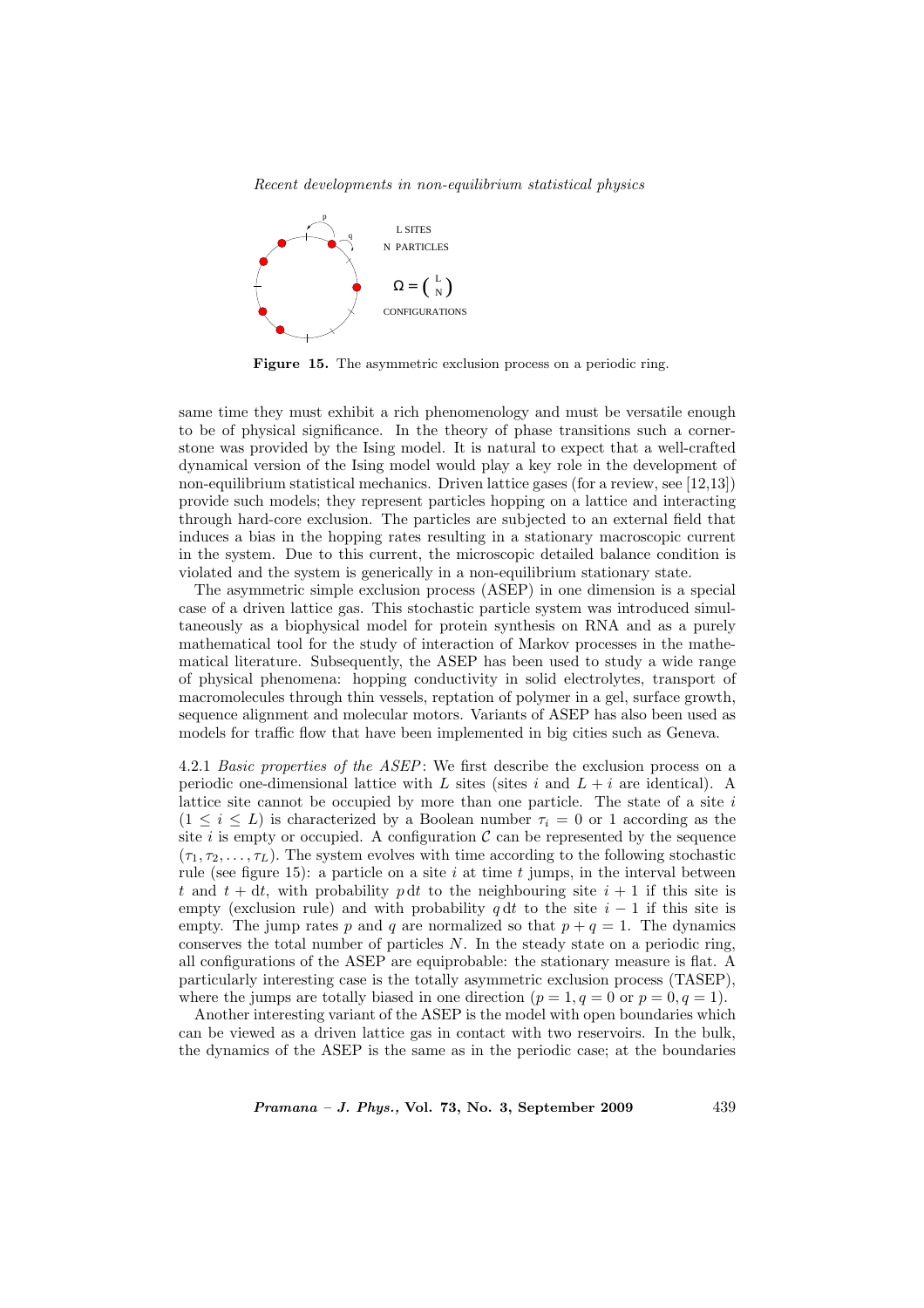

**Figure 16.** The totally asymmetric exclusion process in an open chain. If  $L$ is the size of the system, there are  $2^L$  different configurations.

particles can enter or leave the system with various input/output rates. The totally asymmetric version of this model is illustrated in figure 16: particles in the bulk jump to right with rate 1; a particle can be added with rate  $\alpha$  if the site 1 is empty; a particle can be removed with rate  $\beta$  if the site L is occupied. The open ASEP undergoes boundary-induced phase transitions: In the large system size limit, the expressions for the current and the density profile become non-analytic for certain values of the input/output rates. This leads to a phase diagram with three main regions: a low density phase (when typically the input rates are small and the output rates are large), a high density phase (when the input rates are large and the output rates small), and a maximal current phase (in which the bulk density is 1/2 regardless of the boundary rates).

The ASEP is a kind of minimal model for non-equilibrium statistical mechanics. The exclusion constraint (at most 1 particle per site) plays the role of a hard-core repulsion; this coupling between particles turns the ASEP into a genuine non-trivial N-body problem. The asymmetry of the hopping rates mimics an external driving field and the input/output rates at the boundaries represent the chemical potentials of the reservoirs: both the external field and the reservoir drive a macroscopic current into the system, which manifests itself as a violation of detailed balance. The ASEP is a purely Markovian process (there is no underlying Hamiltonian): if we call  $P_t(\mathcal{C})$  the probability of configuration C at time t the time evolution of  $P_t(\mathcal{C})$ is given by the master equation

$$
\frac{d}{dt}P_t(\mathcal{C}) = \sum_{\mathcal{C}'} M(\mathcal{C}, \mathcal{C}') P_t(\mathcal{C}')
$$
\n
$$
= \sum_{\mathcal{C}'} (M_0(\mathcal{C}, \mathcal{C}') + M_1(\mathcal{C}, \mathcal{C}') + M_{-1}(\mathcal{C}, \mathcal{C}')) P_t(\mathcal{C}').
$$
\n(51)

The Markov matrix M encodes the dynamics of the exclusion process: the nondiagonal element  $M_1(\mathcal{C}, \mathcal{C}')$  represents the transition rate from configuration  $\mathcal{C}'$  to  $\mathcal C$  when a particle hops in the forward (i.e., anti-clockwise) direction, and the nondiagonal element  $M_{-1}(\mathcal{C}, \mathcal{C}')$  represents the transition rate from configuration  $\mathcal{C}'$  to  $\mathcal C$  when a particle hops in the backward (i.e., clockwise) direction. The diagonal term  $M_0(\mathcal{C}, \mathcal{C}) = -\sum_{\mathcal{C}' \neq \mathcal{C}} (M_1(\mathcal{C}', \mathcal{C}) + M_{-1}(\mathcal{C}', \mathcal{C}))$  represents the exit rate from the configuration  $\mathcal{C}$ .

The asymmetric simple exclusion process is rich enough to exhibit a complex phenomenology but is simple enough to allow exact solutions in one dimension. In particular, many problems about the ASEP can be solved by Bethe ansatz (for reviews, see [11,14,15]). The Bethe ansatz, which plays a key role in the study of low-dimensional quantum systems, can be applied here, because ASEP is equivalent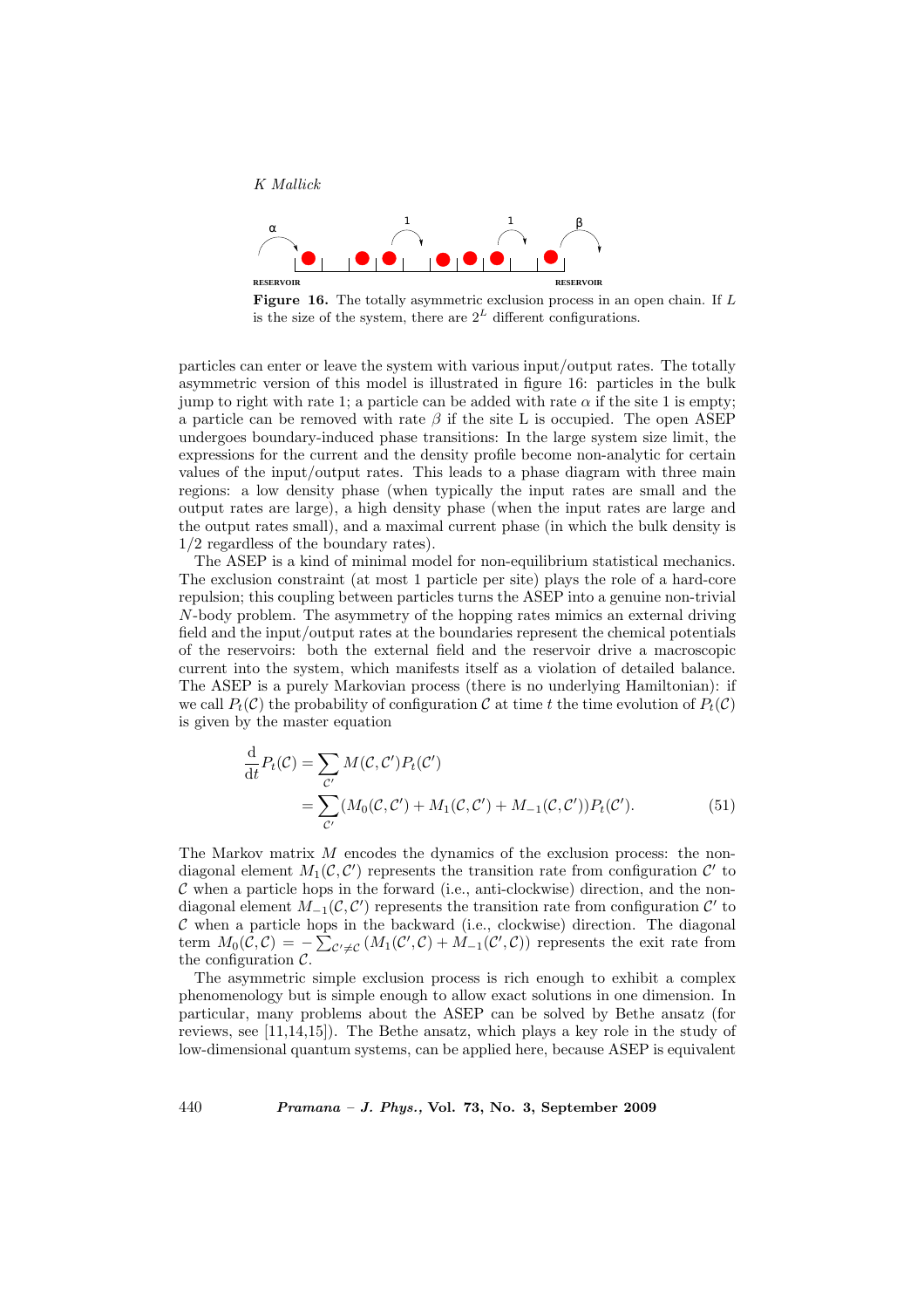to a non-Hermitian spin chain. For example, the Markov matrix of the ASEP on the periodic lattice of size  $L$  is given by

$$
M = \sum_{i=1}^{L} \left( pS_i^{-} S_{i+1}^{+} + qS_i^{+} S_{i+1}^{-} + \frac{1}{4} S_i^{z} S_{i+1}^{z} \right) - \frac{L}{4},
$$
\n(52)

where  $S^+$ ,  $S^-$  and  $S^z$  are Pauli matrices (we recall that the site  $L+1$  is the same as the site 1). The Markov matrix is therefore expressed as a spin chain on the periodic lattice. For  $p = q = 1/2$ , the Markov matrix M is identical to the antiferromagnetic Heisenberg XXX spin chain which was exactly solved by Hans Bethe (1931). But for  $p \neq q$ , this spin chain is non-Hermitian: here again we observe that non-Hermiticity is related to non-equilibrium and to the breakdown of detailed balance. The Markov matrix has eigenvalues, E, such that  $M\psi = E\psi$  which are usually complex numbers. The ground state corresponds to  $E = 0$  and all excited states, that correspond to relaxation times, are such that  $\Re(E) < 0$  (because of the Perron– Frobenius theorem).

4.2.2 Large deviations of the current in ASEP: The ASEP is an ideal tool for theorists to explain the concepts and to test general claims about non-equilibrium systems. It is one of the rare models on which analytical calculations can be performed. We shall use it here to illustrate the idea of large deviation function for the total current in the system and show that it is simply related to the generating function of cumulants of the current. (Besides, there is at present a large experimental interest in measuring higher cumulants of the current in low-dimensional quantum systems and in this context too, the ASEP appears to be a useful model.)

We consider the ASEP with N particles on a ring of size  $L$  and call  $Y_t$  the total distance covered by all the particles on the ring between time 0 and  $t$ . What is the statistics of  $Y_t$ ? The mean value of  $Y_t$  is the average total current J, and the current fluctuations define a diffusion constant D. Both these quantities can be calculated exactly and in the case of the totally asymmetric exclusion process,  $p = 1, q = 0$ , the expressions obtained are rather simple.

$$
J = \lim_{t \to \infty} \frac{\langle Y_t \rangle}{t} = \frac{N(L - N)}{L - 1}
$$
 (mean total current)  

$$
D = \lim_{t \to \infty} \frac{\langle Y_t^2 \rangle - \langle Y_t \rangle^2}{t} = \frac{LN(L - N)}{(L - 1)(2L - 1)} \frac{C_{2L}^{2N}}{(C_L^N)^2}
$$
 (fluctuations).

The full statistics of  $Y_t$  is encoded in the generating function  $\langle e^{\gamma Y_t} \rangle$ :

$$
\frac{1}{t}\log\left\langle e^{\gamma Y_t}\right\rangle = J\gamma + D\frac{\gamma^2}{2!} + C_3\frac{\gamma^3}{3!} \dots ,\qquad (53)
$$

and for  $t \to \infty$ , it can be shown that

$$
\langle e^{\gamma Y_t} \rangle \simeq e^{\mathcal{E}(\gamma)t},\tag{54}
$$

where the function  $\mathcal{E}(\gamma)$  can be expressed as the solution of an eigenvalue problem and can be calculated exactly by Bethe ansatz (for reviews, see [11,14,15]).

Pramana – J. Phys., Vol. 73, No. 3, September 2009 441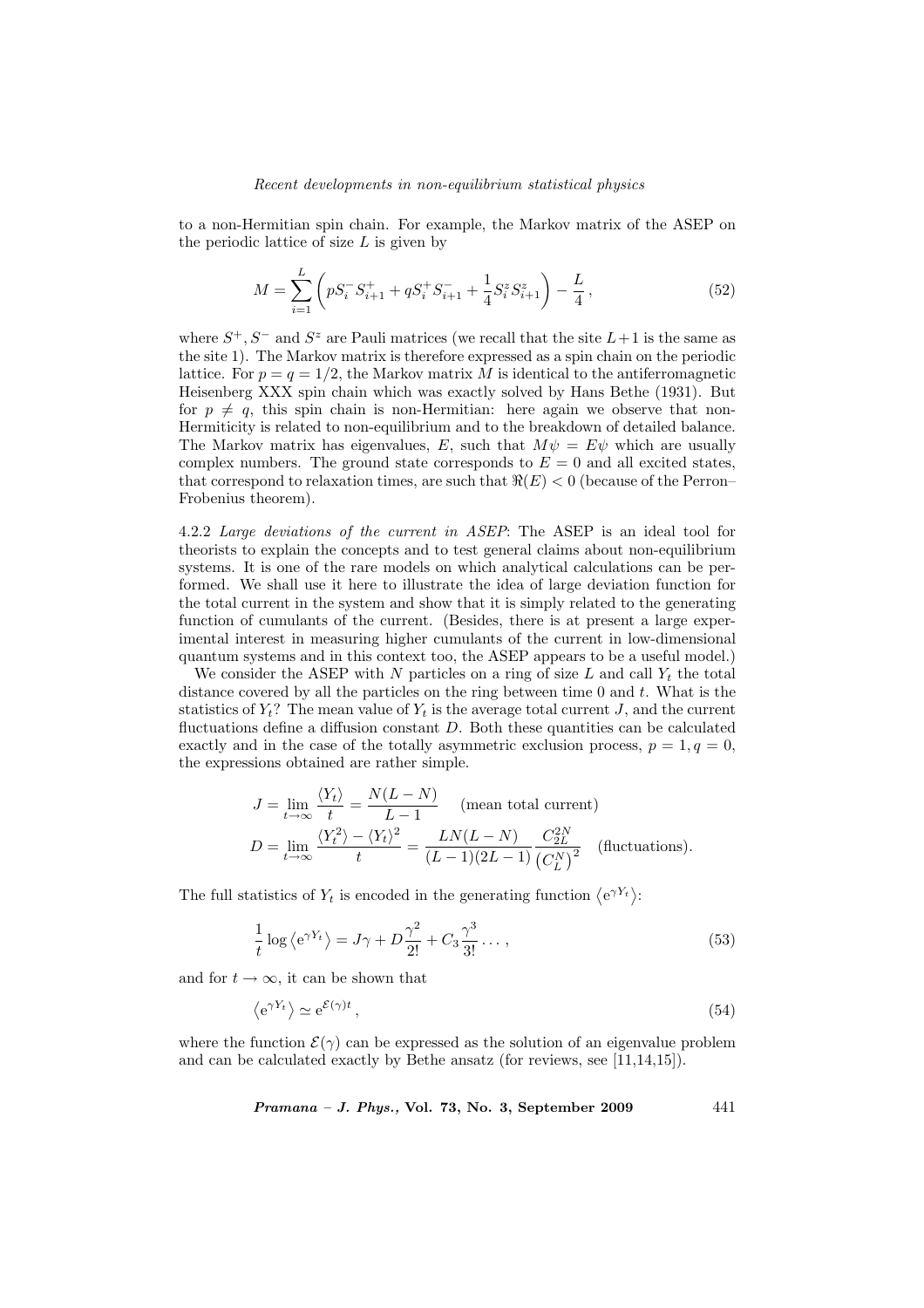In the long time limit,  $Y_t/t$  will converge to the average current J, but it is also interesting to know the distribution of  $Y_t/t$ . Again, this distribution assumes the generic large deviation form:

$$
\Pr\left(\frac{Y_t}{t} = j\right) \sim e^{-t\Phi(j)} \quad \text{with } \Phi(j) = 0 \text{ for } j = J,
$$
\n(55)

where  $\Phi(j)$  is the large deviation function of the total current. From eqs (54) and (55), we obtain

$$
\left\langle e^{\gamma Y_t} \right\rangle = \int \Pr(Y_t) e^{\gamma Y_t} dY_t = t \int \Pr\left(\frac{Y_t}{t} = j\right) e^{\gamma t j} dj \sim \int e^{\gamma t j - t \Phi(j)}.
$$
\n(56)

Using the saddle-point method, we deduce that

$$
\mathcal{E}(\gamma) = \max_{j} \{ \gamma j - \Phi(j) \}.
$$
 (57)

We have thus shown that the large deviation function  $\Phi(j)$  and the cumulant generating function  $\mathcal{E}(\gamma)$  are Legendre transforms of each other. This relation is generally valid and will be used later in the derivation of the Gallavotti–Cohen theorem.

### 4.3 Generalized detailed balance

We have seen that the violation of detailed balance is the source of macroscopic currents which maintain the system far from equilibrium. In the ASEP case, this violation is due to two different factors: (i) the existence of an external driving force that pushes the particles in a given direction; (ii) the presence of reservoirs of unequal chemical potential (or temperature) that generates a current. The second case is particularly important to model the interaction of a system with its environment and the fluxes that are induced by this interaction. For a system connected to reservoirs, there often exists a relation which plays a role similar to that of detailed balance and implies some fundamental properties of the stationary state. This relation is called generalized detailed balance. We shall discuss it in the case of a discrete Markovian system [16] (such as ASEP) which can undergo an elementary transition between two configurations during the interval  $(t, t + dt)$ . We shall suppose that we are studying an observable  $Y_t$  which varies by y at each elementary transition (for example, for ASEP,  $Y_t$  can be the total current). For each elementary transition, we can specify how  $Y_t$  changes:

$$
C \to C' \text{ and } Y_t \to Y_t + y \quad \text{with probability } M_y(C', C)dt. \tag{58}
$$

By time reversal, the transition occurs from  $\mathcal{C}' \to \mathcal{C}$ . Assuming that y is odd (i.e., it changes its sign), we have  $Y_t \to Y_t - y$ . Finally, we suppose that there exists a constant  $\gamma_0$  such that transition rates satisfy the generalized detailed balance condition: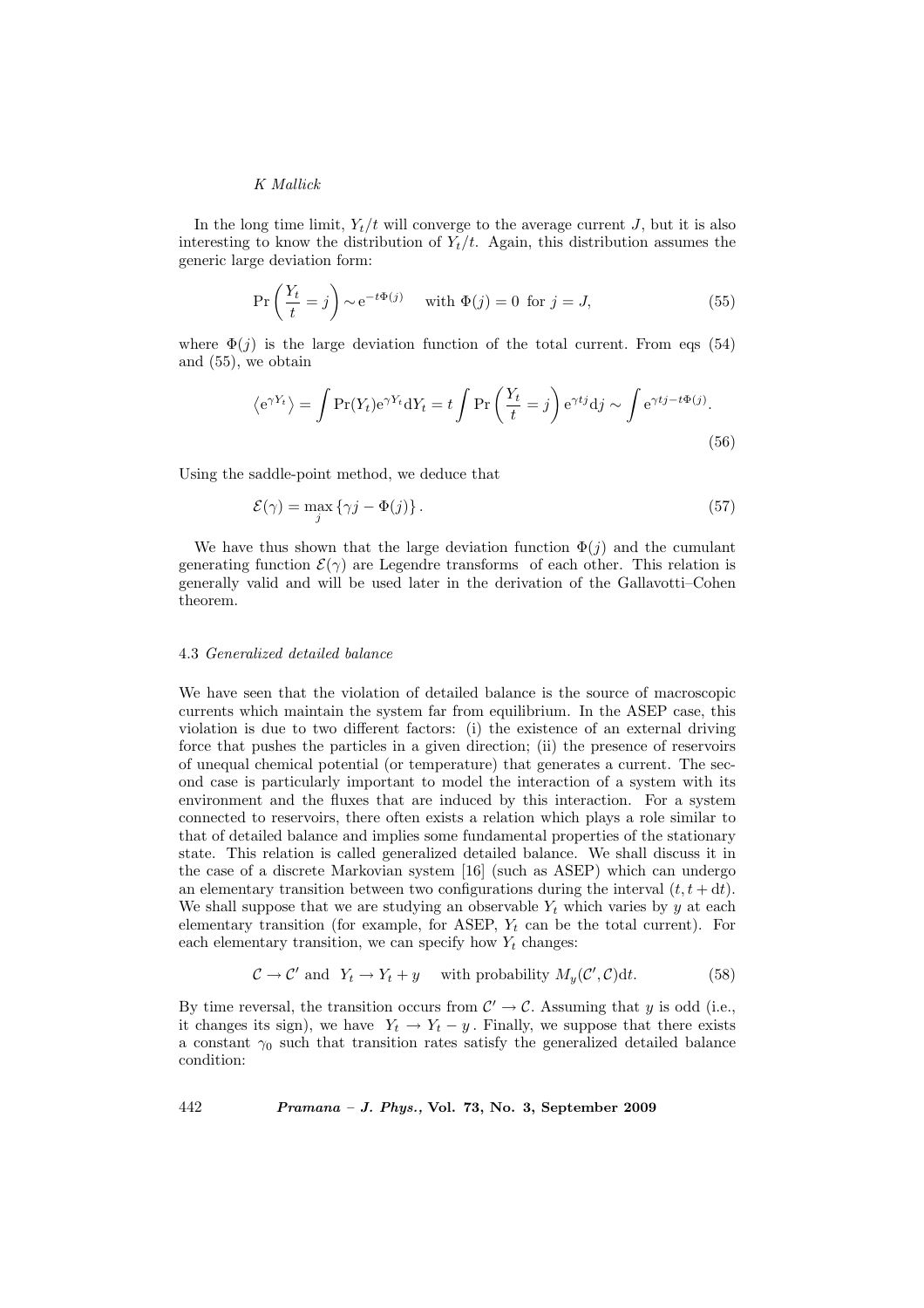Recent developments in non-equilibrium statistical physics



Figure 17. A trajectory in a Markovian system taking into account the variation of the observable  $Y_t$  at each jump.

$$
M_{+y}(\mathcal{C}', \mathcal{C})P_{\text{stat}}(\mathcal{C}) = M_{-y}(\mathcal{C}, \mathcal{C}') e^{\gamma \circ y} P_{\text{stat}}(\mathcal{C}'). \tag{59}
$$

For  $\gamma_0 = 0$ , usual detailed balance is recovered. This relation holds, under general assumptions, for a system in contact with reservoirs that drive it out of equilibrium (in fact, it can be shown to be a consequence of usual detailed balance for the global model obtained by taking into account the system plus the reservoirs).

For example, consider ASEP on a ring: at each transition  $C \rightarrow C'$  the total current  $Y_t$  varies by  $\pm 1$  as a particle jumps in the positive or negative direction, i.e., the increment y satisfies  $y = \pm 1$ . A jump in the positive direction occurs with the probability  $M_{+1}(\mathcal{C}', \mathcal{C}) = p$ , whereas a jump in the negative direction occurs with probability  $M_{-1}(\mathcal{C}', \mathcal{C}) = q$ . We recall that the stationary probability is uniform:  $P_{\text{stat}}(\mathcal{C}) = P_{\text{stat}}(\mathcal{C}') = (C_L^N)$  $\int_{0}^{\infty}$ . Hence, we observe that generalized detailed balance holds in this case by so choosing  $\gamma_0$  that  $p = qe^{\gamma_0}$ , i.e.,  $\gamma_0 = \log(q/p)$ . (But the usual detailed balance is not satisfied when  $p \neq q$ .)

## 4.4 Generalized detailed balance, time reversal and the Gallavotti–Cohen symmetry

We now investigate the relation between generalized detailed balance and time reversal [16]. We have to modify the calculations done in eqs  $(39)-(42)$  by taking into account all the factors of the type  $e^{\gamma_0 y}$  that appear at each jump in the ratio between the probabilities of forward and time-reversed trajectories.

Following the same steps as in §3.5, we finally obtain

$$
\frac{\Pr\{\mathcal{C}(t)\}}{\Pr\{\hat{\mathcal{C}}(t)\}} = e^{\gamma_0 Y \{\mathcal{C}(t)\}},\tag{60}
$$

where  $Y\{\mathcal{C}(t)\}=y_1+y_2+\cdots+y_n$  is the total distance covered by all the particles when the system follows the trajectory  $\mathcal{C}(t)$  between 0 and t.

We now recall that Y is odd under time reversal and therefore we have  $Y\{\hat{\mathcal{C}}(t)\}$  $-V{C(t)}$ . Summing eq. (60) over all possible histories between time 0 and t, and taking  $\gamma$  to be an arbitrary real number, we obtain

$$
\sum_{\mathcal{C}(t)} e^{(\gamma - \gamma_0)Y\{\mathcal{C}(t)\}} \Pr\{\mathcal{C}(t)\} = \sum_{\hat{\mathcal{C}}(t)} e^{-\gamma Y\{\hat{\mathcal{C}}(t)\}} \Pr\{\hat{\mathcal{C}}(t)\}.
$$
 (61)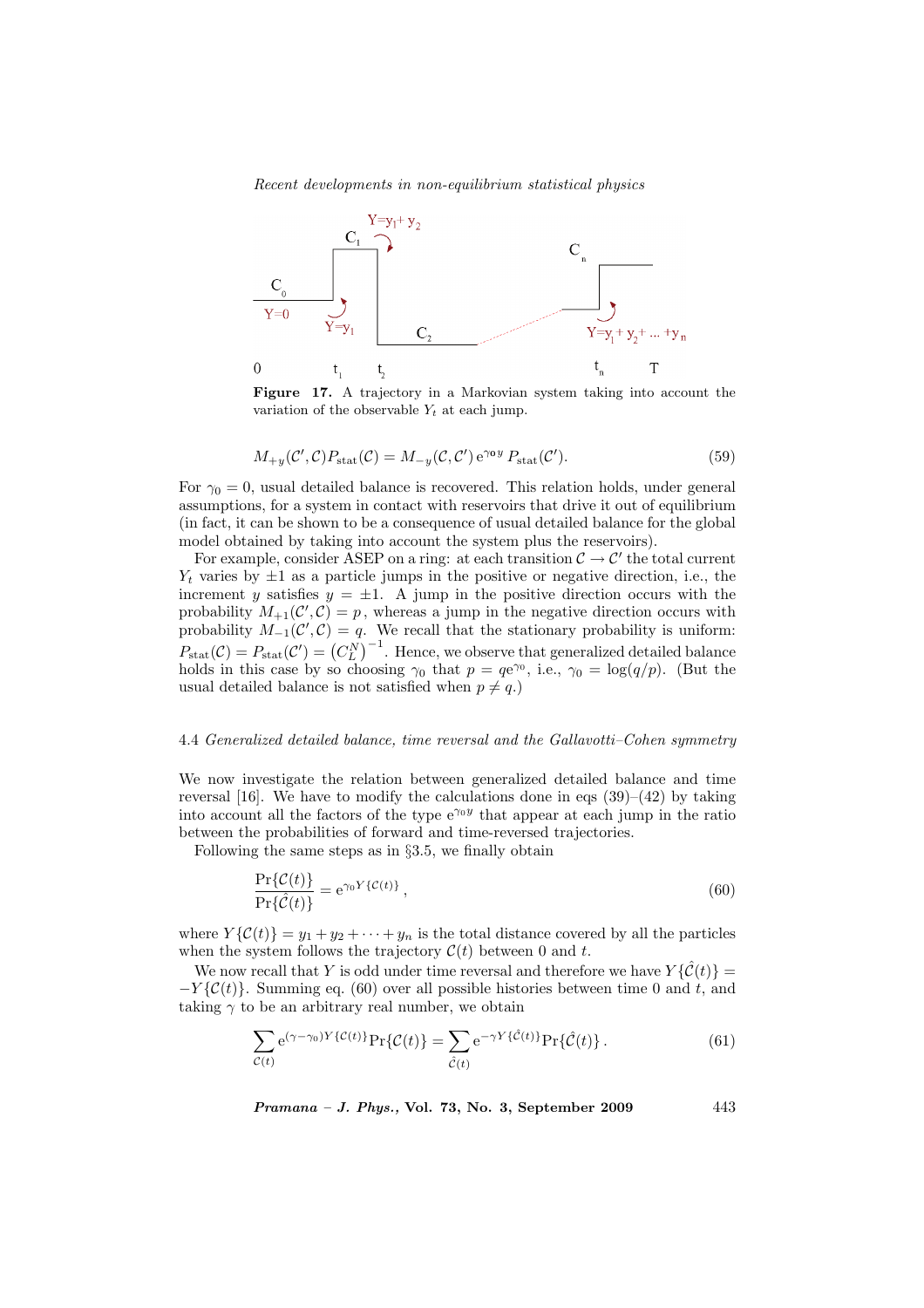Because the relation between  $\mathcal{C}(t)$  and  $\hat{\mathcal{C}}(t)$  is one-to-one, we deduce that

$$
\langle e^{(\gamma - \gamma_0)Y_t} \rangle = \langle e^{-\gamma Y_t} \rangle. \tag{62}
$$

Using the fact that  $\langle e^{\gamma Y_t} \rangle \simeq e^{\mathcal{E}(\gamma)t}$  (see eq. (54)), we obtain

$$
\mathcal{E}(\gamma - \gamma_0) = \mathcal{E}(-\gamma). \tag{63}
$$

By Legendre transform of this equation, the Gallavotti–Cohen fluctuation theorem is derived:

$$
\Phi(j) = \Phi(-j) - \gamma_0 j. \tag{64}
$$

From the definition of the large deviation function, the fluctuation theorem implies that in the long-time limit

$$
\frac{\Pr\left(\frac{Y_t}{t} = j\right)}{\Pr\left(\frac{Y_t}{t} = -j\right)} \simeq e^{\gamma_0 jt}.\tag{65}
$$

This symmetry property of the large deviation function is valid far from equilibrium. This fact has been proved rigorously by various authors in many different contexts (chaotic systems, Markovian dynamics, Langevin dynamics etc.).

Remark. In the original works (see [16] and references therein), the authors studied the large deviation function for the entropy production  $\sigma$ . Recalling that the entropy flow is given by (46)

$$
\frac{\mathrm{d}_{e}S}{\mathrm{d}t} = \frac{1}{2} \sum_{\mathcal{C}, \mathcal{C}'} J_{t}(\mathcal{C}, \mathcal{C}') \log \frac{M(\mathcal{C}', \mathcal{C})}{M(\mathcal{C}, \mathcal{C}')} ,
$$

one defines an entropy transfer for each jump as

$$
y = \log \frac{M(C', C)}{M(C, C')}.
$$

The increment of the entropy flow at each jump is thus given by  $y$ . A property similar to the generalized detailed balance is tautologically true for y:

$$
M_y(\mathcal{C}', \mathcal{C}) = M_{-y}(\mathcal{C}, \mathcal{C}')e^{\gamma_0 y}
$$
 with  $\gamma_0 = 1$ .

This relation implies a fluctuation theorem, given by

$$
\Phi(\sigma) - \Phi(-\sigma) = -\sigma,
$$

where  $\Phi(\sigma)$  is the large deviation function associated with entropy flow.

#### 4.5 Application to molecular motors

In this section, we illustrate the Gallavotti–Cohen theorem by a model from cellular biophysics.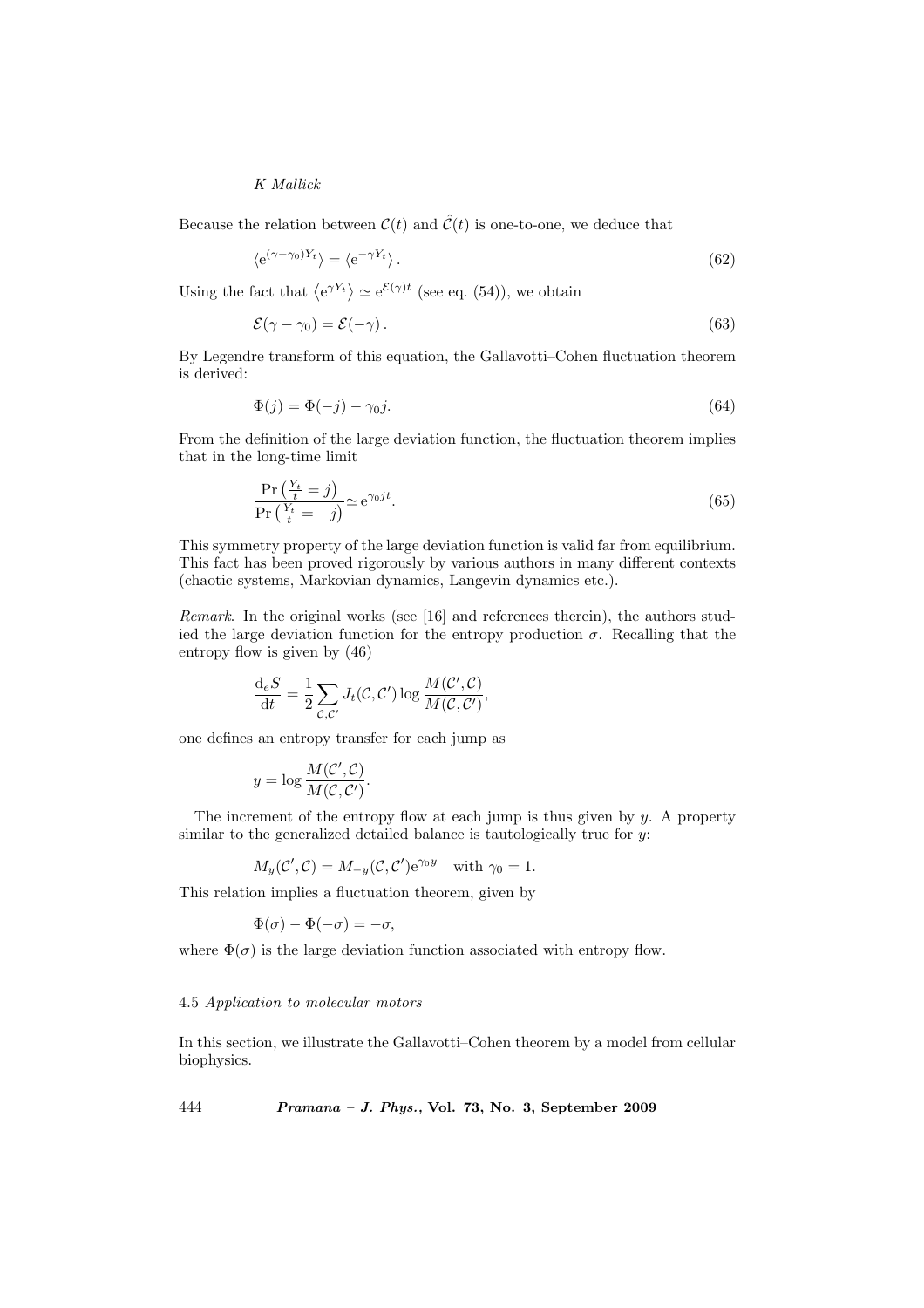

Figure 18. Schematic representation of a molecular motor: by hydrolysing ATP, the motor proceeds along the polar filament and carries a 'cargo' molecule.

A significant part of the eukaryotic cellular traffic relies on 'motor' proteins that move in a deterministic way along filaments similar in function to railway tracks or freeways (kinesins and dyneins move along tubulin filaments; myosins move along actin filaments). The filaments are periodic (of period ∼10 nm) and have a fairly rigid structure; they are also polar: a given motor always moves in the same direction. These motors appear in a variety of biological contexts: muscular contraction, cell division, cellular traffic, material transport along the axons of nerve cells etc.

Molecular motors move using the ratchet effect: they provide an example of rectification of Brownian motion (for reviews, see [17,18]). This rectification process relies on an external energy source, provided by ATP hydrolysis, that enables the motor to undergo transitions between different states and when these transitions break the detailed balance, a directed motion can set in (see figure 18) if the motor– filament interaction is asymmetric. In order to move, the motor consumes  $r$  ATP fuel molecules per unit time, which are hydrolysed to  $ADP + P$ :

#### $ATP \rightleftharpoons ADP + P$ .

The relevant chemical potential is thus given by  $\Delta \mu = \mu_{ATP} - \mu_{ADP} - \mu_P$ .

The principle of the motor is shown in figure 19 where the motor is represented by a small particle that can move in a one-dimensional space. At the initial time  $t = 0$ , the motor is trapped in one of the wells of a periodic asymmetric potential of period a. Between time 0 and  $t_f$ , the asymmetric potential is erased and the particle diffuses freely and isotropically at temperature T. At time  $t_f$ , the asymmetric potential is re-impressed, the motor slides down in the nearest potential valley and, because of damping, is trapped in one of the wells. The motor has maximal chance to end up in the same well where it was at time  $t = 0$ . However, it has a small probability to be trapped in the well located to the right and (because of the asymmetry of the potential) an even smaller probability to end up in the left well. In other words, because the potential is asymmetric, the motor has more chances to slide down towards the right: this leads on average to a net total current.

In general, the motor is subject to an external force  $f_{\text{ext}}$  which tilts the potential. Besides, when ATP is in excess, the chemical potential  $\Delta \mu = \mu_{\text{ATP}} - \mu_{\text{ADP}}$  $\mu_{\rm P}$  becomes positive. A basic problem is then to determine the velocity of the motor  $v(f_{ext}, \Delta \mu)$  (mechanical current) and the ATP consumption rate  $r(f_{ext}, \Delta \mu)$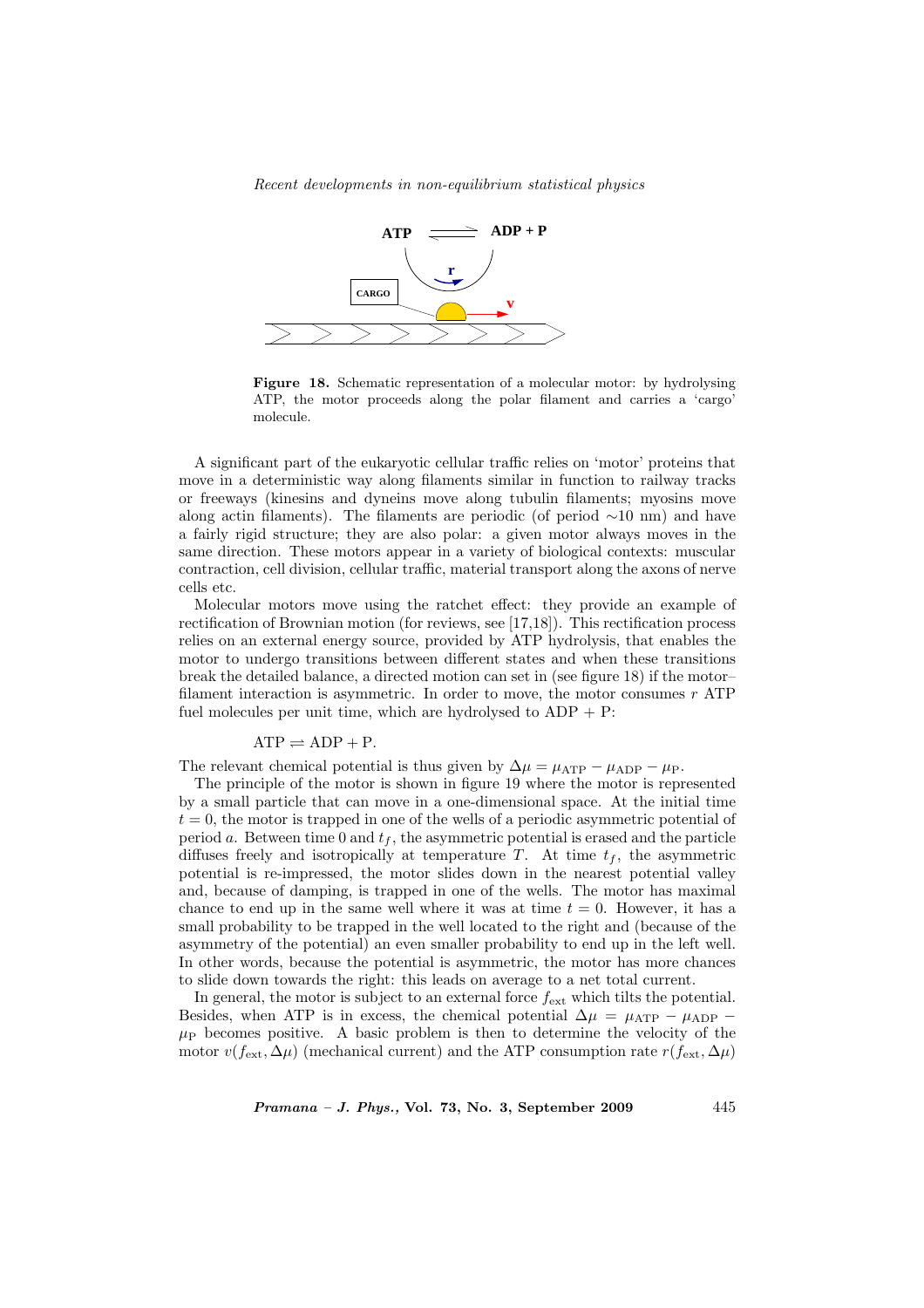

Figure 19. The principle of a Brownian ratchet: by inscribing and erasing periodically an asymmetric potential, a directed motion of the particle is induced. In this example, the potential is a saw-tooth function of period  $a = A + B$ . Since  $B > A$ , the slopes are different and the potential is asymmetric. The relative sizes of the probabilities of ending in one of the wells are represented by the sizes of the disks in the lowest picture. The right and left probabilities being different, this leads on average to a net total current J.

(chemical current) as functions of the external mechanical and chemical loads. In the following we shall write these external loads in dimensionless units. Using the period a of the potential and the temperature kT, we identify  $f_{ext}$  with  $f_{ext}(kT)$ ,  $\Delta \mu$  with  $\Delta \mu/(kT)$ , and the velocity v with  $v/a$ .

We now describe various physical regimes that will illustrate the concepts presented in the previous sections, following the analysis of [19]:

(1) At thermodynamic equilibrium: We have  $f_{ext} = 0$  and  $\Delta \mu = 0$  and the two currents  $v$  and  $r$  vanish. The position of the motor and the number of ATP molecules exhibit Gaussian fluctuations, characterized by two diffusion constants  $D_1$  and  $D_2$ . (2) Near equilibrium: For small values of  $f_{ext}$  and  $\Delta \mu$ , linear response theory holds and we can write (in dimensionless units)

$$
v = L_{11}f_{\text{ext}} + L_{12}\Delta\mu,
$$
  

$$
r = L_{21}f_{\text{ext}} + L_{22}\Delta\mu.
$$

Here, we can apply the classical results of Einstein and Onsager. Einstein's relations imply that the direct susceptibilities are identical to the diffusion constants

$$
L_{11} = D_1
$$
 and  $L_{22} = D_2$ .

Onsager's reciprocity relation implies that the cross-susceptibilities are equal:

 $L_{12} = L_{21}.$ 

Both these relations can be verified on explicit cases.

(3) Far from equilibrium: v and r are non-linear functions of the external loads  $f_{\text{ext}}$  and  $\Delta \mu$ . If  $X_t$  is the total displacement of the motor and  $Q_t$  the total number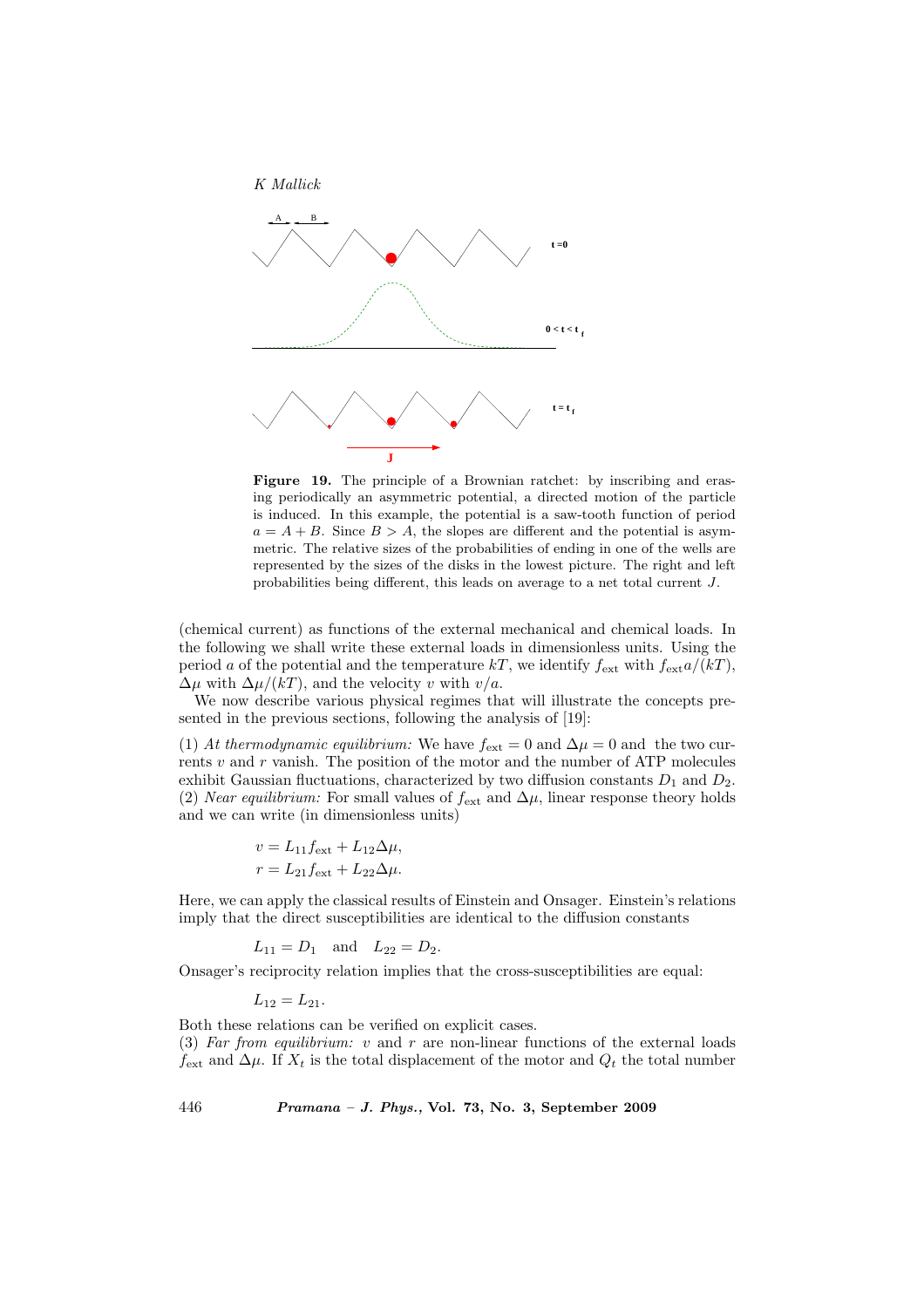of ATP molecules consumed between  $0$  and  $t$ , one can show that in the long time limit

$$
\langle e^{\gamma X_t + \lambda Q_t} \rangle \simeq e^{\mathcal{E}(\gamma, \lambda)t}.\tag{66}
$$

The calculation of  $\mathcal{E}(\gamma,\lambda)$ , which can be done for simple models, gives access to the complete statistics of the mechanical and chemical currents in the system when  $t \to \infty$ . In particular, we have

$$
v = \frac{\partial \mathcal{E}}{\partial \gamma}(0,0) \quad \text{and} \quad r = \frac{\partial \mathcal{E}}{\partial \lambda}(0,0). \tag{67}
$$

The function  $\mathcal{E}(\gamma, \lambda)$  satisfies the Gallavotti–Cohen symmetry:

$$
\mathcal{E}(\gamma,\lambda) = \mathcal{E}(-\gamma - f_{\text{ext}}, -\lambda - \Delta\mu). \tag{68}
$$

Using eq. (67), we find that

$$
v = -\frac{\partial \mathcal{E}}{\partial \gamma}(-f_{\text{ext}}, -\Delta \mu) \quad \text{and} \quad r = -\frac{\partial \mathcal{E}}{\partial \lambda}(-f_{\text{ext}}, -\Delta \mu). \tag{69}
$$

These identities are valid arbitrarily far from equilibrium.

To end this section, we show explicitly on the present model that, near equilibrium, the Gallavotti–Cohen fluctuation theorem yields Einstein and Onsager's relations. Developing the last equation for small values of  $f_{\text{ext}}$  and  $\Delta \mu$  (i.e., near equilibrium) we find

$$
v = \frac{\partial^2 \mathcal{E}}{\partial \gamma^2}\Big|_{(0,0)} f_{\text{ext}} + \frac{\partial^2 \mathcal{E}}{\partial \gamma \partial \lambda}\Big|_{(0,0)} \Delta \mu, \qquad (70)
$$

$$
r = \frac{\partial^2 \mathcal{E}}{\partial \lambda \partial \gamma}\Big|_{(0,0)} f_{\text{ext}} + \frac{\partial^2 \mathcal{E}}{\partial \lambda^2}\Big|_{(0,0)} \Delta \mu. \tag{71}
$$

Identifying the linear response coefficients, we obtain

$$
L_{11} = \frac{\partial^2 \mathcal{E}}{\partial \gamma^2}\Big|_{(0,0)} = \frac{\langle X_t^2 \rangle - \langle X_t \rangle^2}{t} = D_1 \quad \text{(Einstein)},
$$
  
\n
$$
L_{12} = \frac{\partial^2 \mathcal{E}}{\partial \gamma \partial \lambda}\Big|_{(0,0)} = \frac{\partial^2 \mathcal{E}}{\partial \lambda \partial \gamma}\Big|_{(0,0)} = L_{21} \quad \text{(Onsager)},
$$
  
\n
$$
L_{22} = \frac{\partial^2 \mathcal{E}}{\partial \lambda^2}\Big|_{(0,0)} = \frac{\langle Q_t^2 \rangle - \langle Q_t \rangle^2}{t} = D_2 \quad \text{(Einstein)}.
$$

The Gallavotti–Cohen fluctuation theorem is a very strong property of systems far from equilibrium that satisfy generalized detailed balance. In particular, this theorem contains the classical relations of Einstein and Onsager, which are valid only in the vicinity of equilibrium. But it contains more information (it is a functional identity) and remains true far from equilibrium.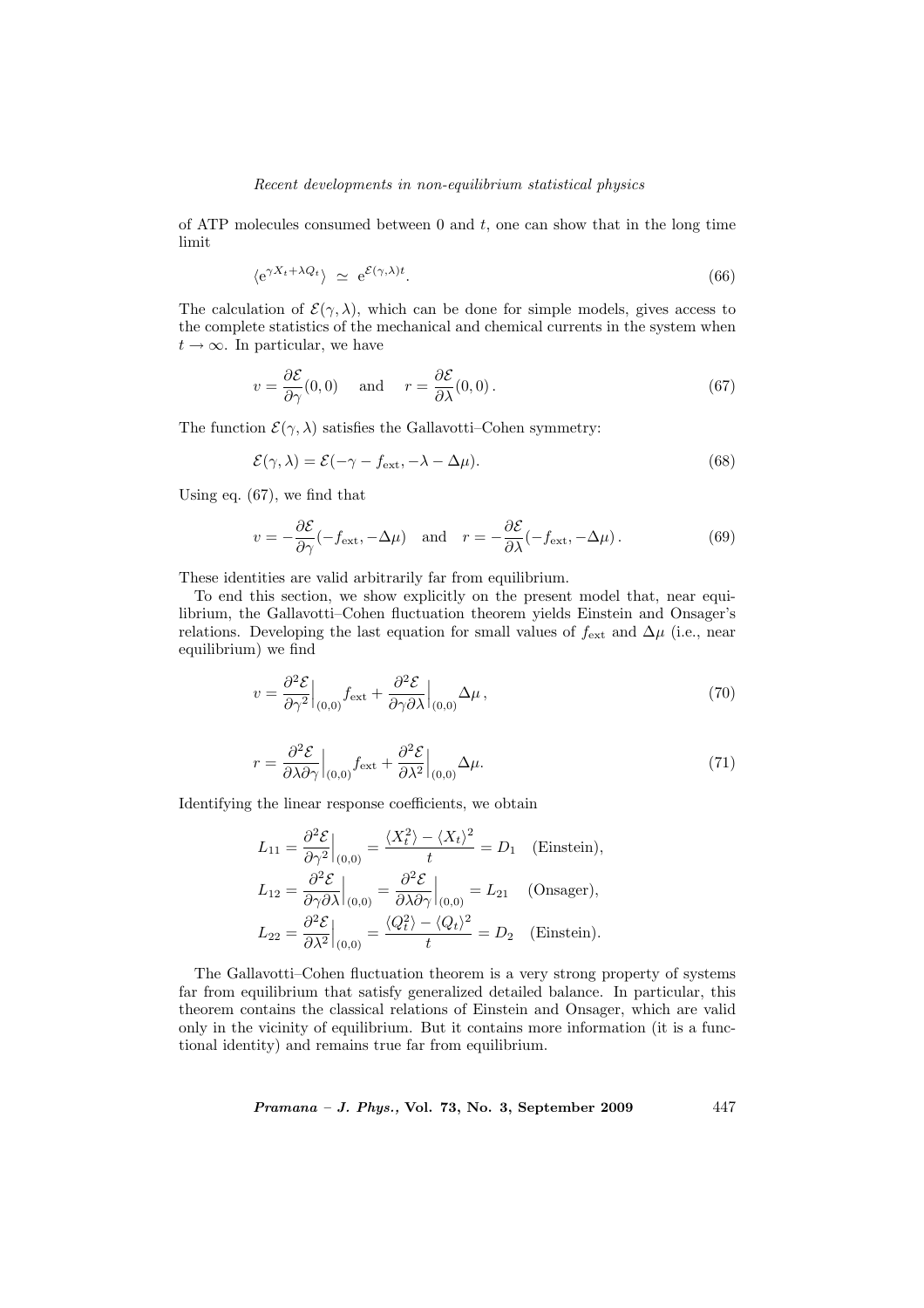#### 4.6 Jarzynski's work theorem

In this last section, we review another remarkable recent result in non-equilibrium statistical physics.

When discussing classical thermodynamics, we recalled (see eq.  $(6)$ ), that the work performed on a system in contact with a heat reservoir at temperature T satisfies the relation

$$
\langle W \rangle \ge F_{\rm B} - F_{\rm A} = \Delta F \,, \tag{72}
$$

where  $F_A$  is the free energy of the initial state and  $F_B$  that of the final state. We point out that in classical thermodynamics the work performed really means an average over many experiments (e.g., an operator pulling a piston enclosing a perfect gas from volume  $V_A$  to  $V_B$  (see figure 4). To emphasize this fact we have rewritten here eq. (6) with the notation  $\langle W \rangle$  instead of simply W.

A decade ago, Christopher Jarzynski found that this classical inequality, wellknown since the 19th century, can be deduced from an underlying remarkable identity valid for non-equilibrium systems. In the beginning, this identity was proved only for Hamiltonian systems, but Jarzynski (and others) have been extending its validity to more and more cases (such as Markovian dynamics or Langevin systems) and have verified it on exactly solvable models (see for example [20] and references therein; for an elegant proof of the Jarzynski theorem for Langevin dynamics using path integrals, see [21]). Experimental results [22] have also confirmed the Jarzynski relation which is now firmly established and is considered to be one of the few exact results in non-equilibrium statistical mechanics.

Jarzynski's identity states that

$$
\langle e^{-W/kT} \rangle = e^{-\Delta F/kT}.\tag{73}
$$

The average in this equation is taken over a non-equilibrium ensemble of individual trajectories of duration  $\tau$  such that:

(i) At  $t = 0$ , the system is in equilibrium in the state A.

(ii) Between 0 and  $\tau$ , the operator acts on the system by changing a control parameter  $V(t)$  according to a fixed well-defined protocol which does not have to be quasi-static and which drives the system far from equilibrium.

(iii) At  $\tau$ , the control parameter is fixed to a value  $V_{\rm B}$ . The system is not at equilibrium.

During the whole process, the system remains in contact with a heat bath at temperature T. After an infinite time, it will reach the equilibrium state B.

We emphasize that Jarzynski's identity connects data related to a nonequilibrium process (the exponential work average on the left-hand side of the identity) with thermodynamics (the free energy on the right-hand side).

## Remarks

(1) From convexity (Jensen's inequality), we have

.

$$
\langle e^{-W/kT} \rangle \ge e^{-\langle W \rangle / kT}
$$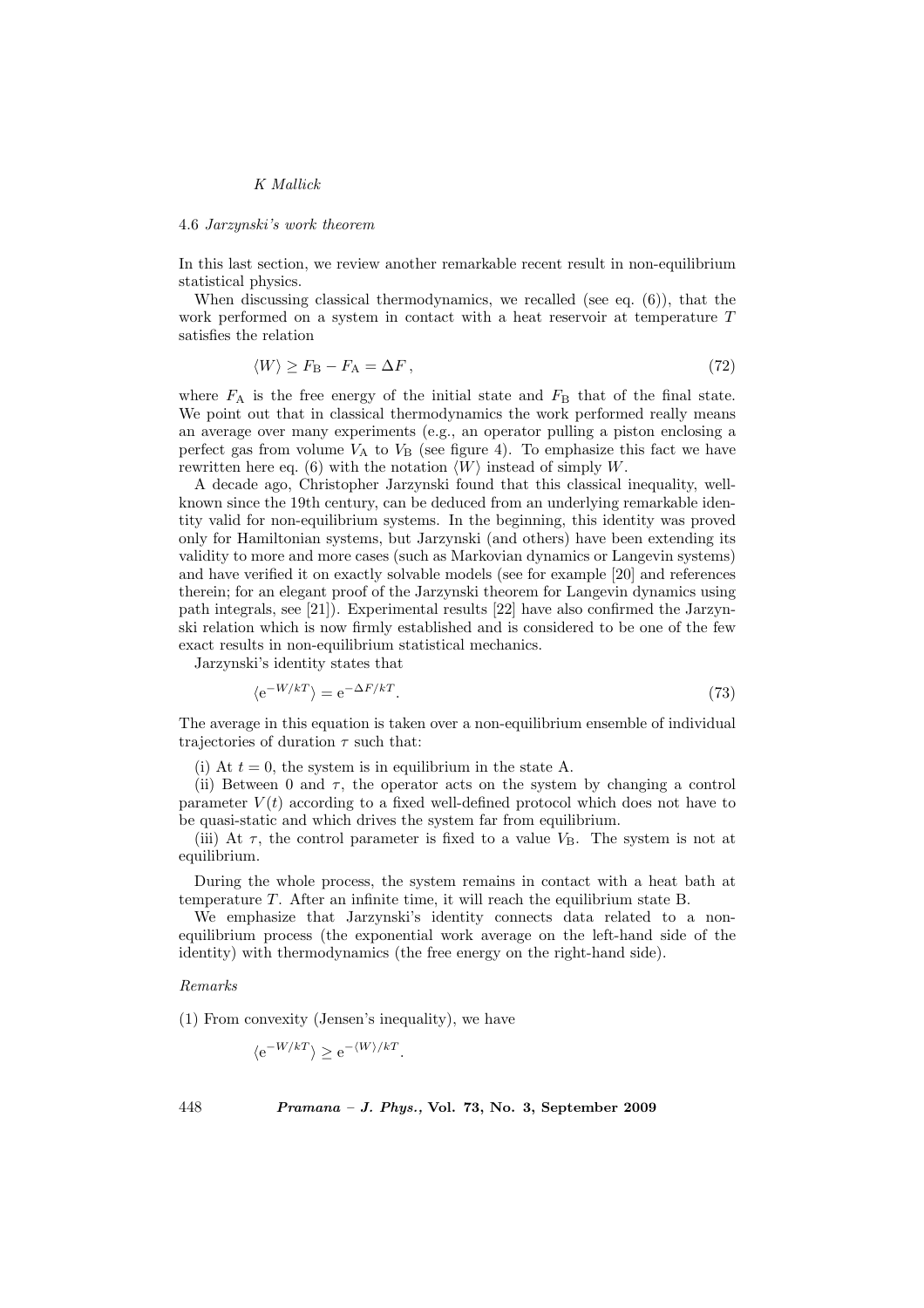Hence, Jarzynski's work theorem yields the classical inequality for the maximum available work.

(2) However, in order to have an equality, there must be individual trajectories that do not satisfy the classical inequality (72), i.e., there must be some realizations for which

 $W < \Delta F$ .

Such special realizations are called 'transient violations of the second principle'. It must be emphasized that the second principle is not violated because the second principle concerns averages and states that the average of the performed work is greater than the free energy difference, which remains true. The second principle does not say anything about individual behaviour. However, in thermodynamics, we are so used to the fact that individual measurements usually reflect the typical average behaviour that we forget the fact that these two quantities can be different.

(3) These 'transient violations' of the second principle can be quantified thanks to an identity (due to G Crooks) which is even more precise than Jarzynski's relation. Let  $V^{\mathcal{F}}(t)$  be a protocol of duration  $\tau$  that drives the system from  $V_A$  to  $V_B$  and let  $V^{\mathcal{R}}(t) = V^{\mathcal{F}}(\tau - t)$  be the time-reversed protocol. It is then possible to measure the work done during the forward process and the work done during the reversed process. These quantities are both random variables with probability distributions  $P^{\mathcal{F}}$  and  $P^{\mathcal{R}}$ , respectively. The following identity is satisfied by these probability distributions (Crooks, 1999):

$$
\frac{P^{\mathcal{F}}(W)}{P^{\mathcal{R}}(-W)} = e^{(W-\Delta F)/kT}.\tag{74}
$$

Note the similitude between this identity and the fluctuation theorem in the form given in eq. (65). We note that Jarzynski's relation is a direct consequence of this equation:

$$
\langle e^{-W/kT} \rangle = \int e^{-W/kT} P^{\mathcal{F}}(W) dW
$$
  
=  $e^{-\Delta F/kT} \int P^{\mathcal{R}}(-W) dW = e^{-\Delta F/kT},$ 

where, to derive the last equality we have used the fact that  $P^R$  is a normalized probability distribution.

We can also calculate the order of magnitude of the probability of a transient violation of amplitude  $\zeta > 0$ :

$$
\text{Prob}^{\mathcal{F}}(W < \Delta F - \zeta) = \int_{-\infty}^{\Delta F - \zeta} P^{\mathcal{F}}(W) \, \mathrm{d}W
$$
\n
$$
= \int_{-\infty}^{\Delta F - \zeta} P^{\mathcal{R}}(-W) \mathrm{e}^{(W - \Delta F)/kT} \, \mathrm{d}W
$$
\n
$$
= \int_{-\infty}^{0} P^{\mathcal{R}}(\zeta - \Delta F - v) \mathrm{e}^{v/kT} \mathrm{e}^{-\zeta/kT} \, \mathrm{d}v
$$
\n
$$
\leq \mathrm{e}^{-\zeta/kT}.
$$
\n(75)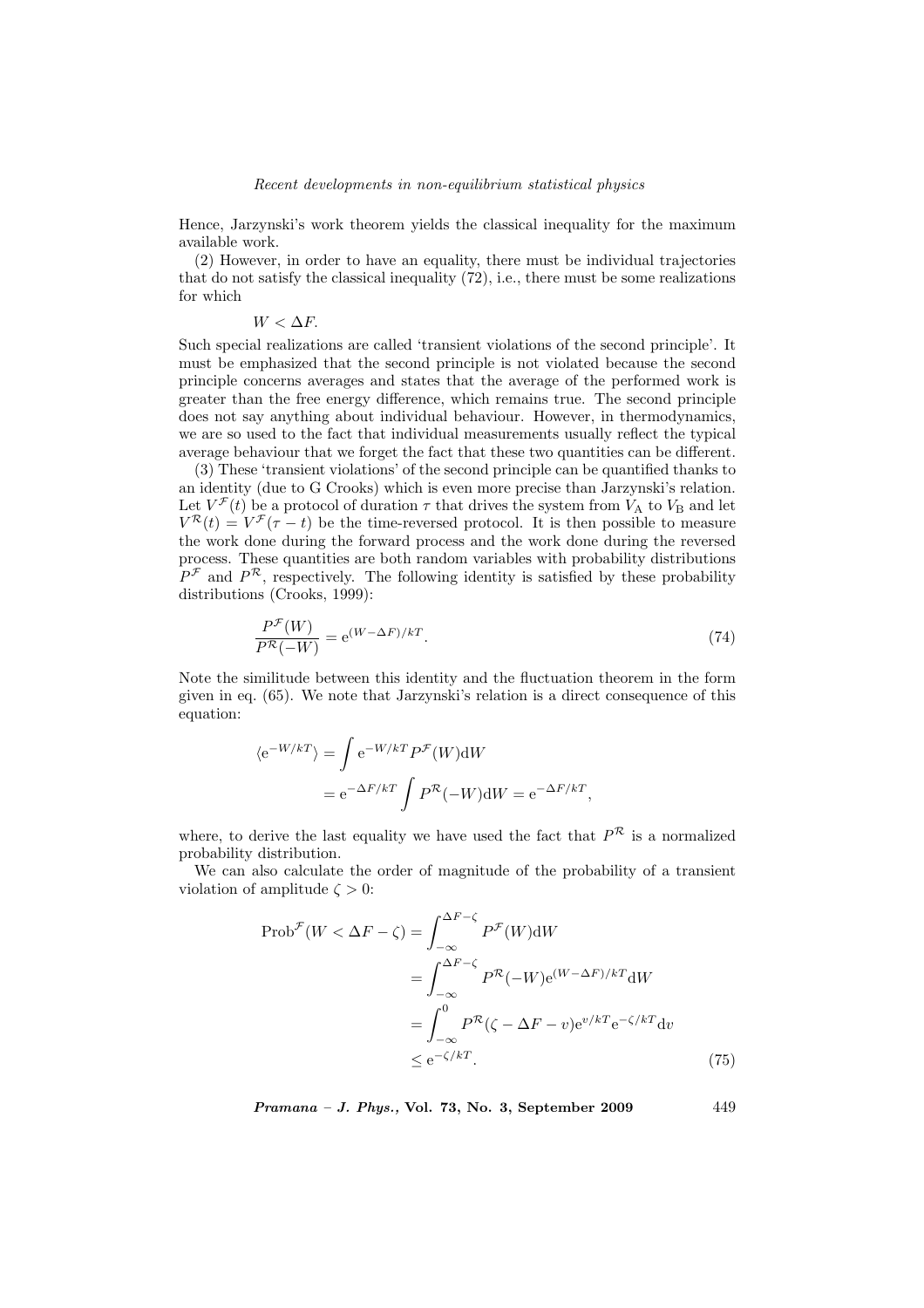



Figure 20. Graphical representation of the Crooks' relation.

To derive the last inequality, we have used the fact that  $e^{v/kT} \leq 1$  for  $v \leq 0$ Fo derive the last inequality, we have used the fact that  $e^{\gamma} \le 1$  for  $v \le 0$ <br>and also that  $\int_{-\infty}^{0} P^{\mathcal{R}} dv \le 1$ . The probability of a violation of amplitude  $\zeta > 0$ is exponentially small with  $\zeta$ , but again such violations are necessary to ensure the validity of Crooks' and Jarzynski's relations. We observe that for a transient violation to have non-vanishing probability,  $\zeta$  must be of the order of kT. On the other hand,  $\Delta F \sim NkT$ , where N is the number of degrees of freedom in the system, which usually are of the order of the Avogadro number. Therefore, transient violations are one part in  $10^{23}$  for macroscopic systems: this is totally unobservable. One has to work with very small systems, such as biophysical objects, to have the chance to observe anything.

(4) Jarzynski and Crooks' identities allow to determine equilibrium free energy differences by doing non-equilibrium experiments. Many experimental results have been obtained using single-molecule manipulations [22]. The idea behind these experiments is shown in figure 20, which represents graphically the Crooks' relation (74). The forward work distribution and the distribution of minus the reversed work cross each other at  $\Delta F$ . These distributions can be measured and plotted using non-equilibrium experimental conditions. This provides a method for determining free energy variations, which characterize equilibrium states, through non-equilibrium data.

## 5. Conclusion

The field of non-equilibrium statistical mechanics has been undergoing fast progress in the last years. This subject has benefited from the cross-fertilization of diverse branches of physics and mathematics such as biophysics, dynamical systems, probability theory, integrable systems and non-Hermitian quantum mechanics. Nevertheless, a global theory, akin to thermodynamics, that would describe general non-equilibrium behaviour still remains to be found. My aim in this short review is to try to connect recent results with well-known knowledge. I also chose to focus on some simple examples that (hopefully) contain some universal features, rather than discussing the general framework. I hope that the reader will find here an incentive to work through more technical papers and to contribute to the subject.